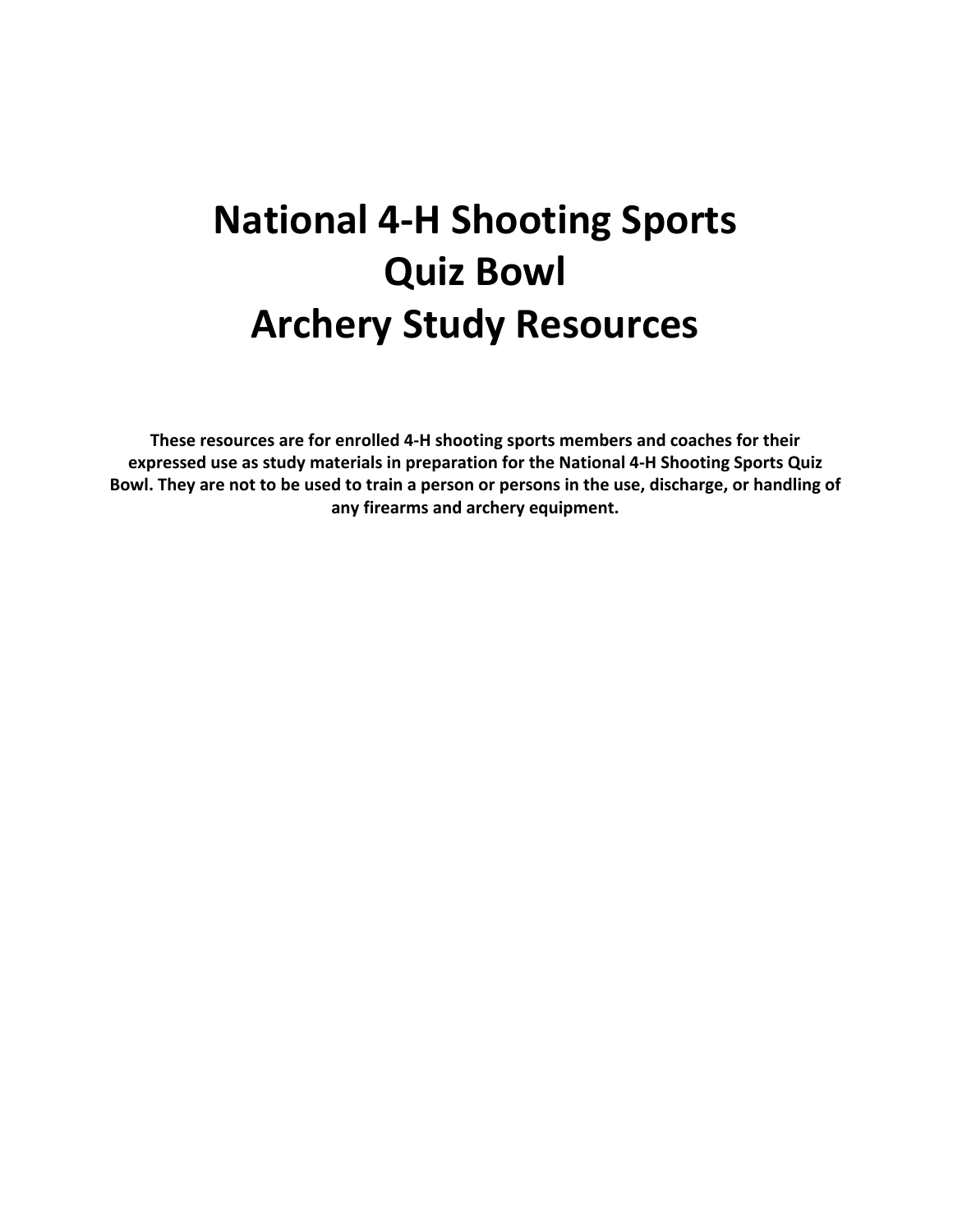#### **Introduction**

Archery equipment has been used by hunters and warriors since prehistoric times. The bow could be shot at long ranges, allowing the archer to stay away from potentially dangerous animals or enemies. Archery target shooting is also old. Without a doubt, even cave dwellers held contests to see who could shoot the best.

Early bows ranged from simple staves of wood that were shaped for better performance to strongly re-curved bows that were reinforced with horn, bone or sinew to increase toughness, speed or cast. Bows were designed to meet specific needs. Those to be used while standing or walking were much longer than those used while riding horseback. Thus, the **English longbow** was a far different design than the short, **re-curved bows** used by the Mongols and the Turks.

Modern American archery dates from the middle of the 19th century. As the War Between the States ended, many people who had to live off the land were denied access to firearms. They relied on bows to live. The Compton brothers wrote of their experiences with the bow during that period. When Ishi, the last Yana Indian, taught the art of making and hunting with archery equipment to Art Young and Saxon Pope, those men began to popularize bowhunting. The rebirth of archery in the United States began.

Developments in materials and engineering produced as number of resilient substitute for wood. Laminated bows used the strength and cast of fiberglass and the lightness of wood to increase the speed of the bow. Designs changed, adding cast by re-flexing or re-curving the limbs. Still later, mechanical advantages were added as compound bows were developed and their limbs were fitted with eccentric wheels, cams or even crammed limb tips to make the bows faster still.

During this time, other parts of the archer's equipment were also changing. Arrow material changed from wooden dowels to fiberglass, aluminum, or graphite tubes. **Fletching**, once mainly turkey or waterfowl feathers, now includes both hard and soft plastics. Strings went from woven strands of waxed linen to Dacron, Kevlar or Fast Flight strands with monofilament servings. Arrow shelves were extended toward the string, permitting use of shorter, lighter arrows, producing less arrow flex and greater arrow speed. Sights were added to enhance accuracy and to assist in precise shot placement.

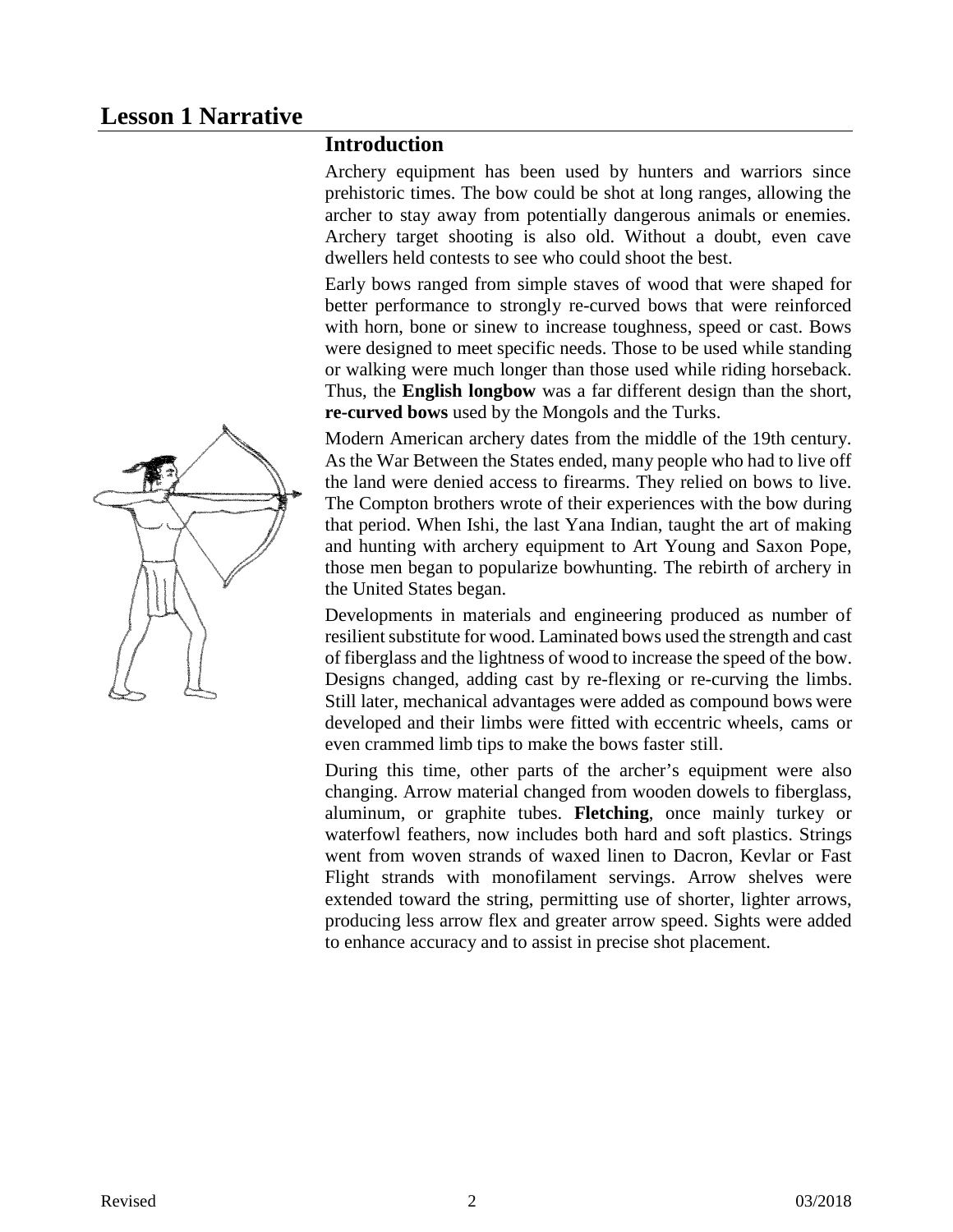Archery moved into the age of technology, but it continues to be a sport involving hand-eye coordination, consistency, and the need for practice to become proficient. Archery remains a sport with relatively slow projectiles shot over relatively short ranges. Basic knowledge and awareness of common safety considerations are necessary for safe, responsible, and enjoyable use of archery equipment. Let's look at some archery equipment and ways for using it safely.

#### **Archery Safety**

Arrows are dangerous until they come to a complete stop. The entire flight path, from release until the arrow stops, must be clear and safe. This is the same as having a safe field of fire with a firearm. As with firearms, the arrow should only be pointed in a safe direction. Unlike firearms, however, straight up is not a safe direction. An arrow shot straight up poses an extreme danger while a bullet shot straight up poses very little threat. The arrow is much more dangerous than a high - powered rifle in that situation.

Archery equipment is designed to penetrate with a heavy, relatively slow projectile that has a large amount of momentum. Even target bows have enough momentum to drive an arrow through a human being. Arrows produce very little shock (**hydrostatic shock**) on impact, but they penetrate much more effectively than rifle bullets. That fact can easily be demonstrated by shooting both types of projectiles into a container of sand or a hay bale. Unlike firearms, archery equipment has multiple points of potential danger to the user or persons standing nearby. The point of the arrow, the arrow's nock, the tips of the limbs, the nocking point indicator and the string and/or cables of the bow all can produce an injury. Faulty, inadequate, or mismatched equipment can also pose a threat to safety.

Bows and arrows can be dangerous penetrating tools, or safe, exciting, and entertaining recreational arms. The difference lies in the mind and the control of the user. While the arrow remains on the string and the string is in your fingers, the arrow is under your mind's control. When the string is released your control comes to a stop and the law of physics takes over.

Archery equipment must be treated with respect and care. All the principles for safely handling firearms apply to archery equipment as well. The user alone is responsible for safe, responsible, and appropriate use. If any doubt exists about the absolute safety of a shot, do not release the string. The safety of archery is in your hands. So, it is essential that simple principles of safe shooting be accepted and enforced. Many of the principles of safe shooting can be summarized in these simple statements.

- 1. Always be sure that the path to the target and beyond is clear.
- 2. Never point a drawn arrow at anything you do not intend to shoot.
- 3. Always be certain that the target is clearly visible, safe to shoot and appropriate.
- 4. Always be aware of the danger areas at the end of the arrow and the tips of the limbs.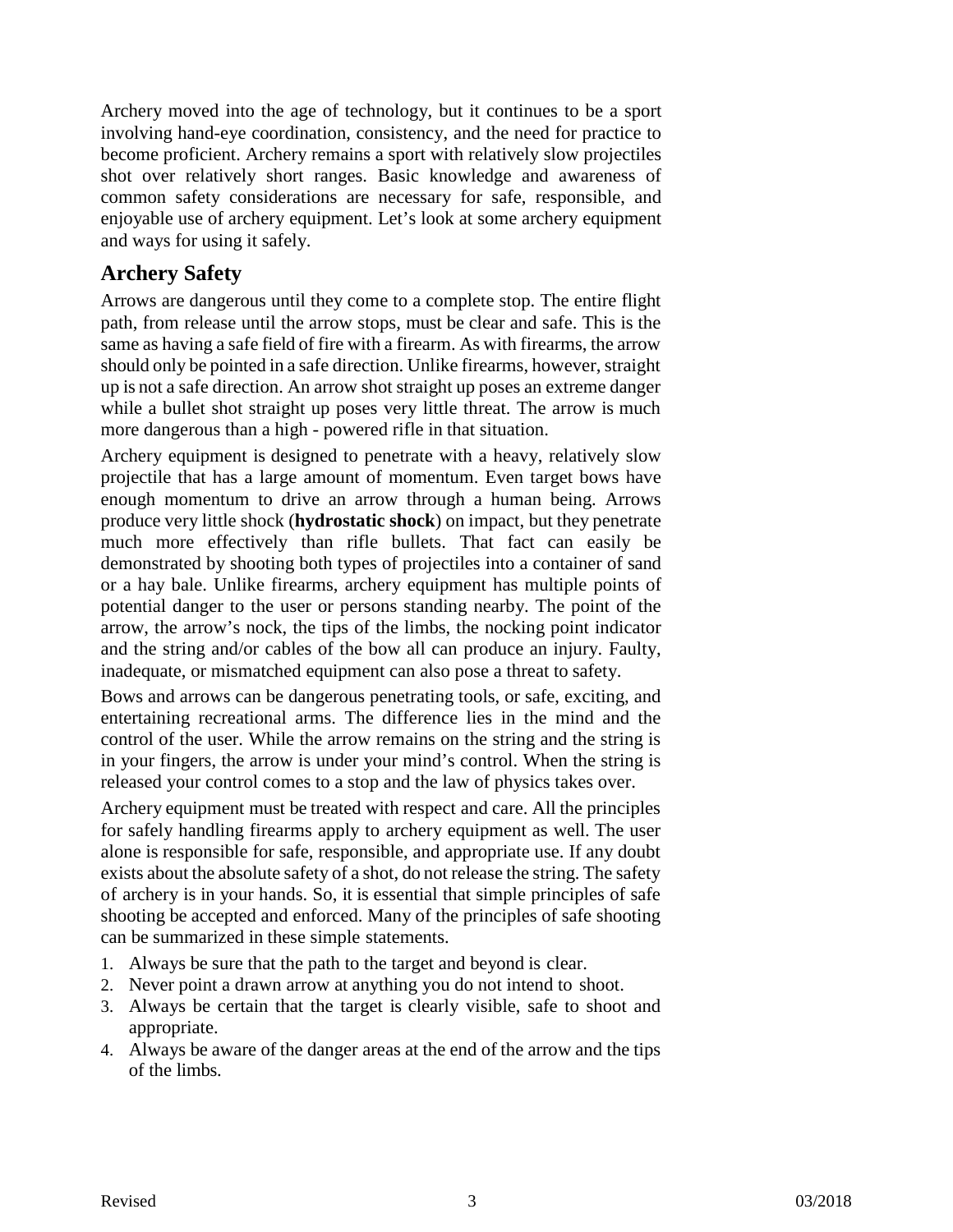

- 5. Place an arrow on the string only when you are ready to take a shot. Never fool around with your archery tackle. Respect it.
- 6. Never use archery equipment while your mentalability is impaired by fatigue, distractions, or the influence of any drug.
- 7. Always exercise caution when retrieving arrows or removing them from a target.
- 8. Always be sure that all archery tackle is in perfect working condition and free from damage before it is used.
- 9. Always abide by the strictest codes of behavior and ethics applied to the archery sport in which you are participating. Including specific range rules.

Perhaps you can think of others that might be added.

#### **An Orientation to Archery Tackle**

#### *Bows*

A bow consists of a handle or **grip**, a center section (**riser**) and a pair of **limbs**. The grip or handle is usually shaped to permit the bow hand to seat well. Just above it is a cut out area known as a **sight window.**  The sight window is on the left-hand side of the bow for right-handed archers and on the right side for lefties. The **arrow shelf** is at the bottom of the sight window. It normally is not used to support arrows in modern bows. Instead, an **arrow rest** is positioned just above the shelf. The portion of the rest that lies along the side of the sight window is called an **arrow plate.** Sometimes it is adjustable. Often archers install a spring-loaded **plunger** or button to aid in tuning the bow. The entire riser section may be constructed of the same materials as the limbs, or it may be a separate piece of wood or metal. The limbs are usually solid fiberglass, graphite or laminated glass and hardwood. Conventional bows (recurve bows and longbows) have nocks at the end of each limb to hold the string in place. Compound bows have **wheels** or **cams** at the tips of the limbs. They also have **cables** and some other items not found on the conventional bows. The part of the bow that faces that archer is called the **face** or belly of the bow. The part that faces the target is called the **back.**

#### *Bow Strings*

Almost all modern bow strings are made from a continuous strand of Dacron or some other string material looped several times. Thus, when one strand of a string is broken, the entire string is broken. Most strings have loops on both ends to fit the string nocks or other means of attaching to the bow. Those loops are protected by windings of heavy thread known as **servings**. A middle serving, often of monofilament, protects the string from wear where the arrow and the fingers touch it during shooting. The middle serving should have one or more **nocking point indicators** (metal, plastic or thread) to locate the arrow in the same place on the string for each shot.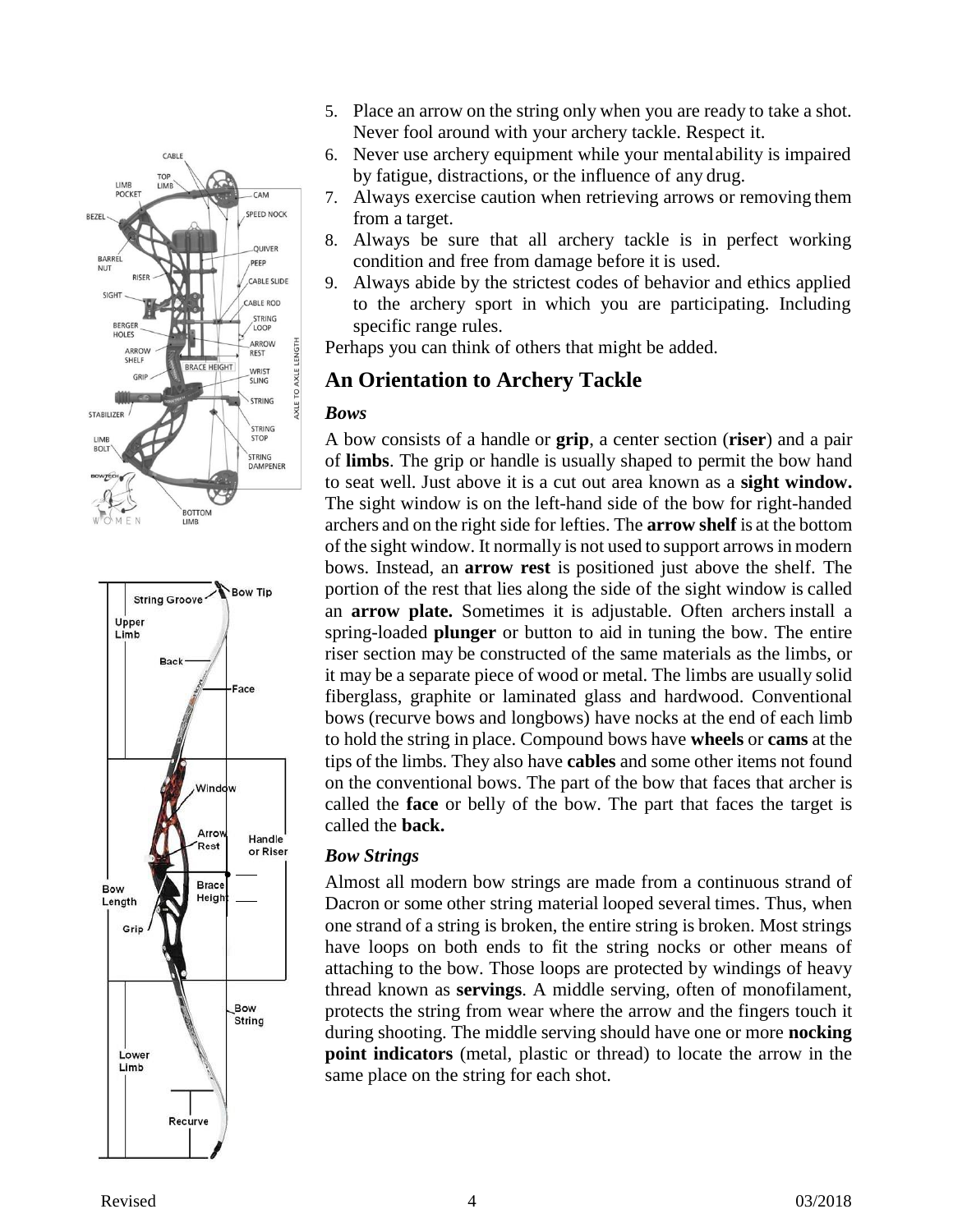#### *Arrows*

The projectiles or **arrows** are tubes or bolts of wood, fiberglass, graphite, or aluminum. The stiffness, or **spine**, of these shafts is matched to the **draw weight** (strength) of the bow. The end of the arrow that is placed on the string has a **nock**, usually a plastic device with a notch that holds the string. The other end has some type of point, depending on the type of shooting being done. **Target points** are usually conical or bullet shaped. **Field points** usually feature a point with an elongated and somewhat thinner tip than the main body of the point. Broadheads usually have two or more cutting edges attached to a central ferrule. Several other types of points are also available, but they are used by more advanced archers.

Near the nock, the arrow is equipped with some type of **fletching**. Usually the fletching consists of three shaped feathers or plastic vanes, but some arrows use four or even six vanes or feathers. The fletching may be straight, slightly angled or helical, depending upon the intended use. Its purpose is to help stabilize the arrow in flight. Hunting arrows usually have at least three large vanes or feathers. The fletching on target arrows may be much smaller. **Flu-flu arrows** have massive amounts of fletching to limit the flight distance of the arrow.

Just beyond the fletching, the shaft may be marked with a pattern of painted stripes, called cresting or a signature. The cresting is used either to decorate or to identify the ownership of the shafts. Many target archers, and a few bow hunters, mark each arrow individually so they can watch for differences in performance between them.

#### *Other Accessories*

The beginning archer needs a few other items to be fully equipped. An a**rm guard** is needed for the bow arm. It should be worn on the inside of the arm between the wrist and the elbow. Arm guards come in a wide variety of types, but all of them help to reduce the pain of string slap (usually an indicator of poor shooting form) and to keep the clothing out of the string's path. Several types of gear are used on the string hand. Archers use **finger tabs, shooting gloves** or **mechanical releases**  to hold the string. All of them have merits and drawbacks. For learning purposes, a finger tab is recommended. The tab is worn on the inside of the index, middle and ring fingers of the dominant or string hand. Most tabs have a split that lines up between the index finger and the middle finger to permit split finger shooting. A single finger attachment is used on the middle finger of the shooting hand most times.

Many types of **quivers** are available for the first few trips to the shooting line, your "coach" will be the quiver, handing you the arrows one at a time. Later we will switch to using ground quivers. As you progress, you will want to get a quiver (or quivers) that match your shooting needs.





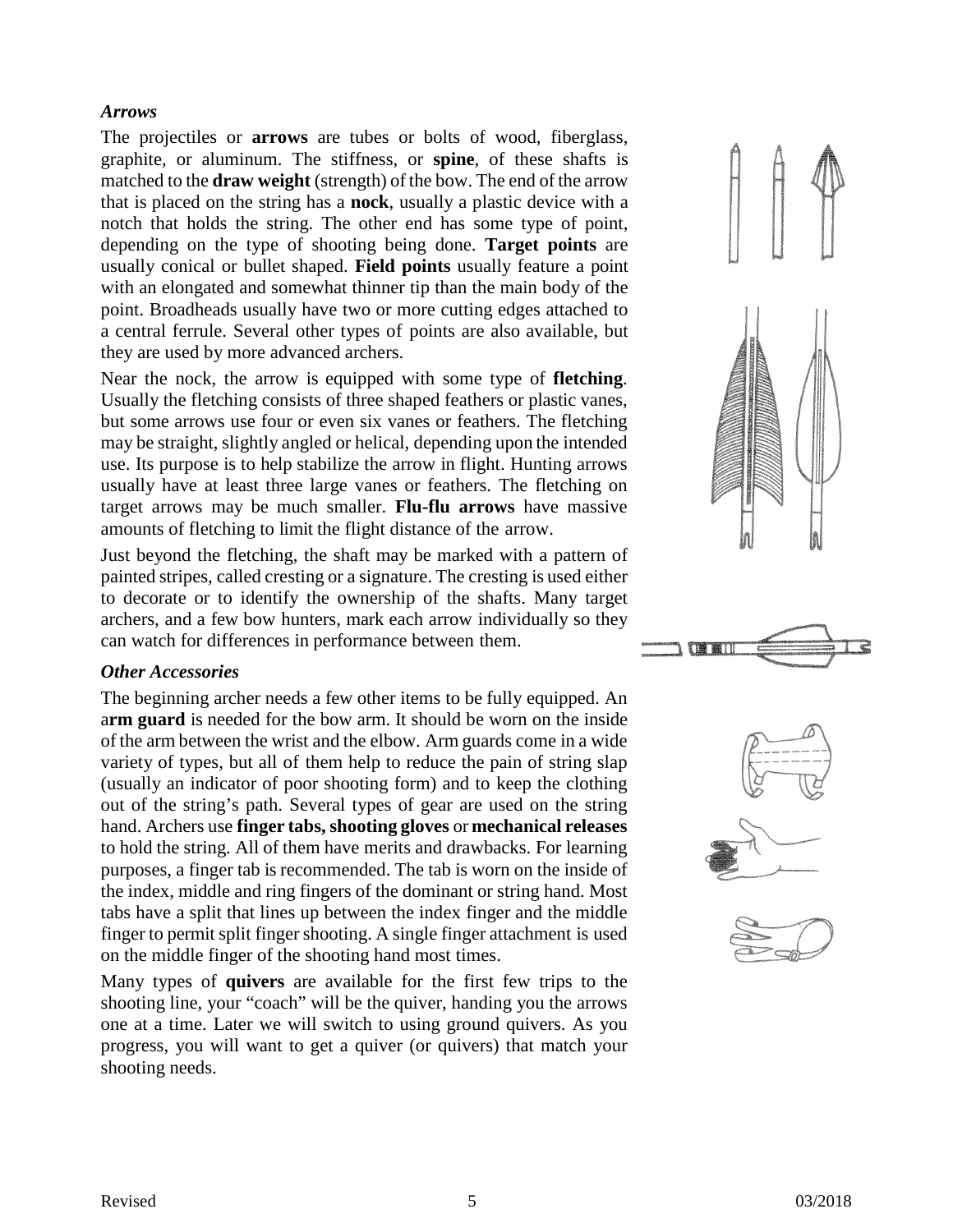

#### **Eye Dominance**

Before you learn to shoot, you need to determine your eye dominance. *Fact Sheet 3: Determining Eye Dominance* provides more information about it and waysto test it. Pick a partner to help test for eye dominance. Stand facing your partner about 2 meters(6 feet) apart. Place one thumb over the other and cross your fingers over the fingers of the other hand, leaving a small triangle. Raise both hands together, keeping both eyes open and the head straight toward your partner. Look at your partner's nose through the opening. The partner should note which eye can be seen through the opening. Now, keeping the nose in the opening, bring your hands slowly back to your face. Your partner should watch for any "cheating" where the hands seem to wander from eye to eye. The eye that your hands return to is your dominant eye. Now switch roles and try it again. Do not be concerned if your handedness and eye dominance are different. A significant minority of the people in the world are cross dominant.

Your best shooting will occur when the dominant eye is on the same side as the drawing or string hand, and the "off" eye is on the same side as the bow hand. All directions will be given using those terms. The handedness of the bow is determined by holding it as you would when shooting. The sight window is on the opposite side of the bow from its handedness. That is, a right-handed bow (for a right-eyed archer) will have the sight window cut into the left side of the bow and be held in the left hand. Once you have selected a bow that is appropriate to your eye dominance, discuss its parts with your partner. If you need help, ask a parent or junior leader for assistance or advice.

#### **Stringing and Unstringing Bows Safely**

There are many ways to string or unstring bows. Most compound bows are simple left strung all the time, but recurve bows are usually unstrung between uses. Two methods that *should not* be used are the **push-pull method** and the **step-through method**. The push-pull technique is gentle to the bow but has too many dangers for your eyes. We do not recommend it, even when it is done properly. The step- through method is less dangerous to the archer, but potentially damaging to the bow. We do not recommend it either.

Use some type of bow stringer. They are inexpensive to buy or make, and they save both eyes and bows. Try stringing and unstringing the bow you have selected several times while being observed by your parent. Do NOT draw and release the bow without an arrow on the string! Dry firing a bow is dangerous both to the bow and to the archer.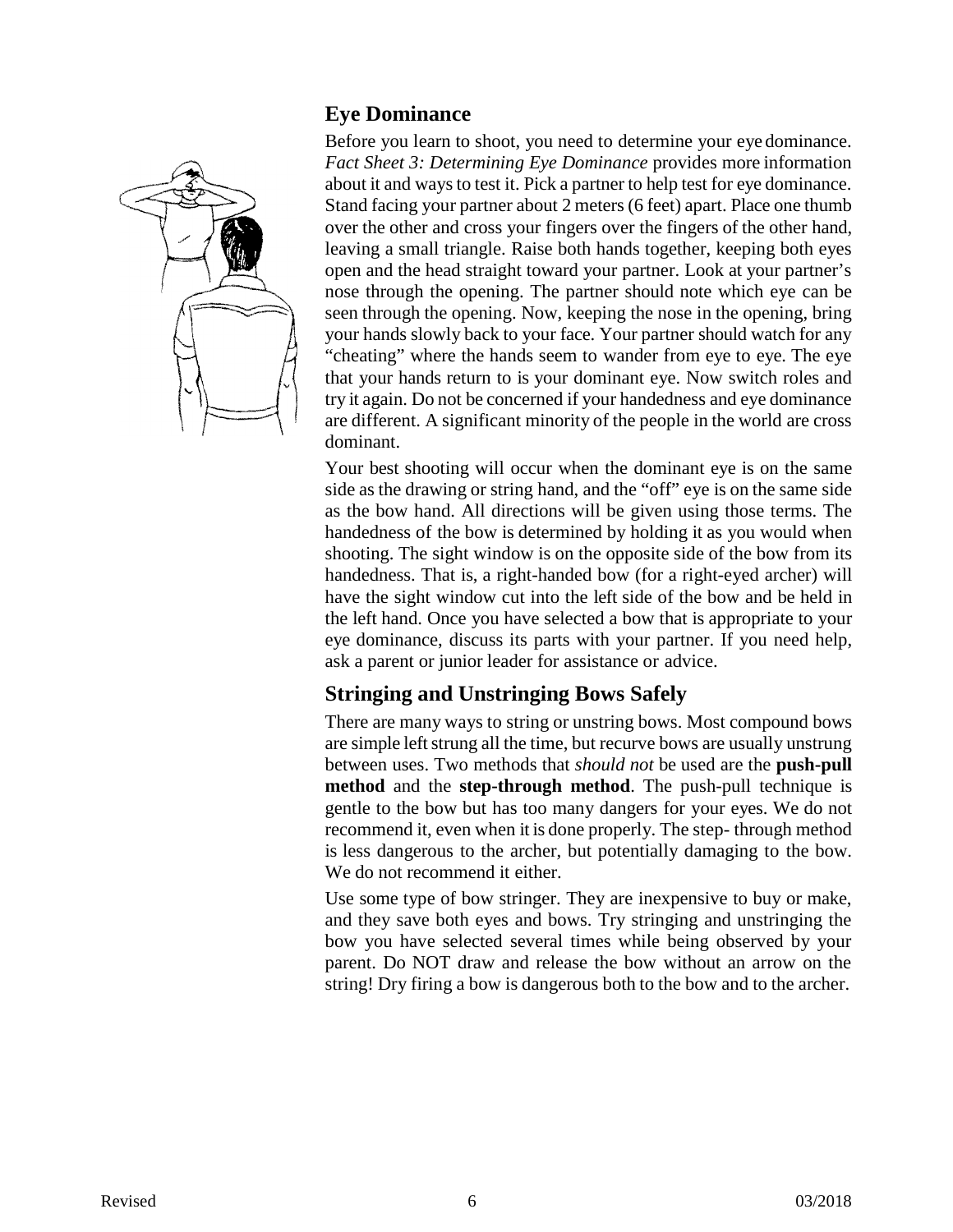#### **Range Procedures**

Like other forms of shooting, archery operates under controlled conditions to ensure the safety of all participants. Everyone, not just the Range officer or line captain is responsible for safety. Any unsafe condition must be brought to the attention of the person in charge IMMEDIATELY. All range commands, whether verbal, visual or whistle must be obeyed immediately. Small groups may be controlled with simple voice commands, but larger groups or tournaments are better addressed with whistle, horn or light commands. For our purposes, keeping the commands as close to those used in other shooting sports is best to avoid confusion.

Several modifications apply in **field shooting**. Rather than straddling the line like in target archery, the archer toes the shooting line or stake. In addition, when retrieving an overshot arrow, the archer should place their bow directly across the face of the target to let following archers know that someone is down range and possible in the line of fire. Some archers use an arrow stuck upright in the target butt as an indicator, but the bow is a super sign.

In both types of shooting, archers should be far enough apart to ensure they do not interfere with one another. We will be spacing ourselves about 2 meters (6 feet) apart since our first shot will be made using the bow as a shelf for the arrow while nocking it. Later, as you become more skilled at handling your equipment, we can reduce the spacing between archers to about half that distance. At that point the arrows will be placed on the string while the bow is held vertically. Arrows are never nocked until the command to shoot is given, and bows are never drawn except during live firing or on command.

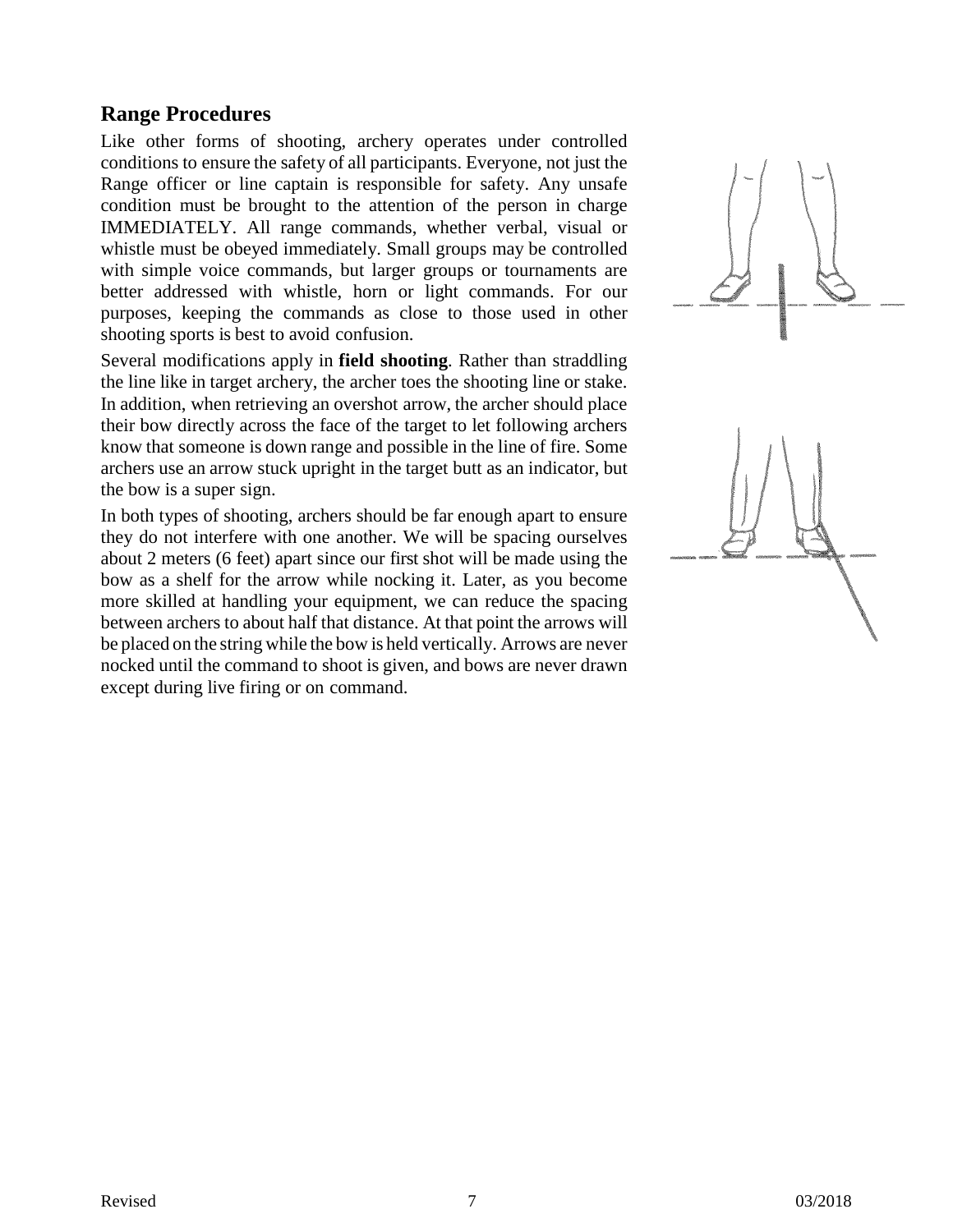| <b>Verbal Command</b>           | <b>Whistle Command</b>                     | <b>Action</b>                                                                                                                   |
|---------------------------------|--------------------------------------------|---------------------------------------------------------------------------------------------------------------------------------|
| Archers to the shooting line    | Two blast                                  | Archers come to the shooting line and<br>straddle it                                                                            |
| Make ready.                     |                                            | Archers prepare to shoot                                                                                                        |
| Is the line ready!              |                                            | "Ready" or "not ready"                                                                                                          |
| Commence firing.                | One blast                                  | Archers begin firing                                                                                                            |
| End is complete.                |                                            | Shooting is complete                                                                                                            |
| Retrieve (or score) your arrows | Three blasts                               | Follow line commander to target butts;<br>wait for scoring or pull arrows from<br>target                                        |
| Cease fire!                     | Four or more blasts in rapid<br>succession | Immediately STOP shooting – unsafe<br>condition; wait for commence firing<br>command or one whistle blast to resume<br>shooting |

NOTE: The line captain ensures that all archers have returned to the ready area before returning from the butts. \*In tournament shooting the archer must remain at least arm's length away from his or her arrows until they have been told to pull them by the scorer.

#### **Conclusion and Summary**

That concludes the lesson on archery equipment and safety. Are there any questions?

Be sure to review this material before our next session. At that time, we will start developing good shooting form on the range. Please mark the bows you have selected by writing your name on a piece of masking tape. Put the tape on the back of the sight window from the arrow rest to the top of the sight window.

#### **Summary Activities**

- 1. Have junior leaders or parents review archery terms and safety considerations with small groups of participants.
- 2. Have junior leaders or parents supervise young people in stringing and unstringing bows using cord, box, and wall stringers.
- 3. Without equipment, have participants practice range rules and behavior either inside or on an outdoor range.
- 4. If they are not already equipped with nock sets, have each participant locate and attach a nocking point indicator to their selected bow with the assistance of a leader or junior leader

#### **Exhibit and Sharing Ideas**

- 1. Make posters of range rules, archery safety principles or archery tackle with parts identified.
- 2. Construct quiz boards that match parts with points indicated by letters, numbers, or other means.
- 3. Construct and demonstrate a bow stringer.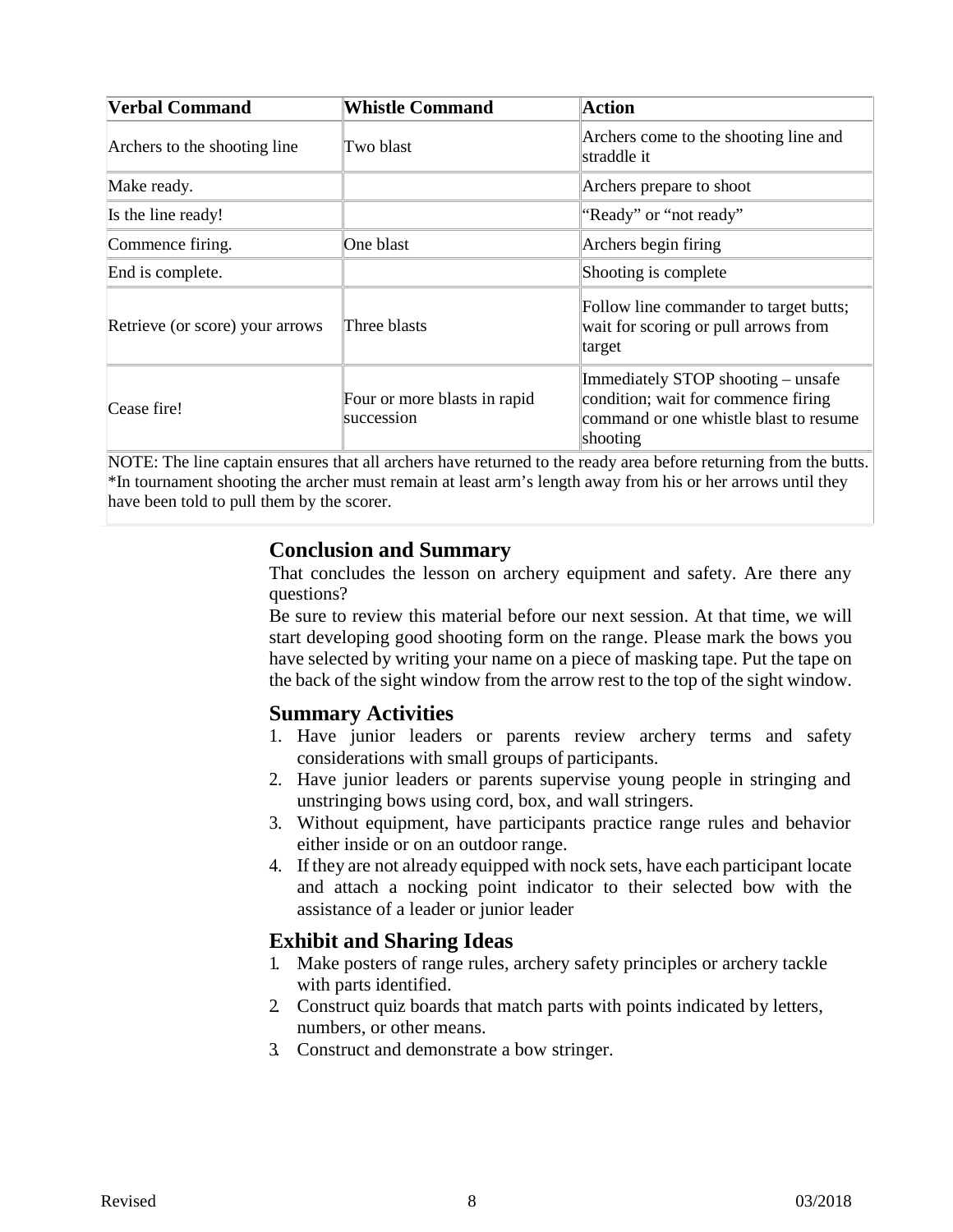# **Lesson 2 Narrative**

#### **Introduction**

Successful archery shooting is easy, but people tend to make it hard. Intense concentration and good muscular development are essential. The ability to remain relaxed is also very important. To most people the combination of intense concentration and relaxation seems impossible. Like the archer's paradox where the arrow must bend to fly straight, both concentration and relaxation are necessary for top performance.

Like other types of shooting with single projectiles, archery requires that the archer be relaxed and comfortable. Since concentration on the sight or the target is critical to success, the tasks required to fire a shot must be practiced until they can be done without conscious effort. Once they become routine, the mind is free to focus on hitting the mark. This process involves the archer developing consistent form from shot to shot. As the consistency in form improves, consistency in shot placement improves. By focusing on the elements of good form we will make consistently good shooting easier to develop. Some steps will feel strange or even uncomfortable at first. However, they have been proven successful over many years by archers from all over the world.

No matter what kind of archery you select, the basics of proper shooting form are the same. By developing sound, consistent form early in your shooting development, you can reach higher levels of achievement in the chosen sport.

#### **Archery Basics**

Only a few steps are required to shoot an arrow successfully. You must take a proper stance, grip the bow properly, nock an arrow, grip the string properly, raise and extend the bow arm to shooting position, draw, anchor, aim, release, follow through, and relax and evaluate. That seems simple enough, but the mind cannot cope with that many things all at once. These steps must become established, well-practices habits. Once you have a fixed shooting routine and good shooting form, the mind can be set free to concentrate on the target or the sight pin for more precise shooting.

#### *Stance*

A good shooting stance involves a relaxed, erect posture. The feet should be straddling the shooting line, shoulder-width apart. A line drawn across the tips of the toes should point to the center of the target. Some people find that moving the bow-hand foot back a few centimeters (up to about 6 inches) is more comfortable, but that may cause some problems in keeping the rest of the body in line. It forces muscles to work, increasing the potential for fatigue and inconsistency. Lines drawn through the hips and through the shoulders should also point to the center of the target. The head should be erect, relaxed and rotated toward the bow-hand side. Pick a point as a target, establish an imaginary shooting line and try getting into this stance with your partner's assistance. Once you are comfortable, switch roles, repeating the exercise until both of you feel comfortable.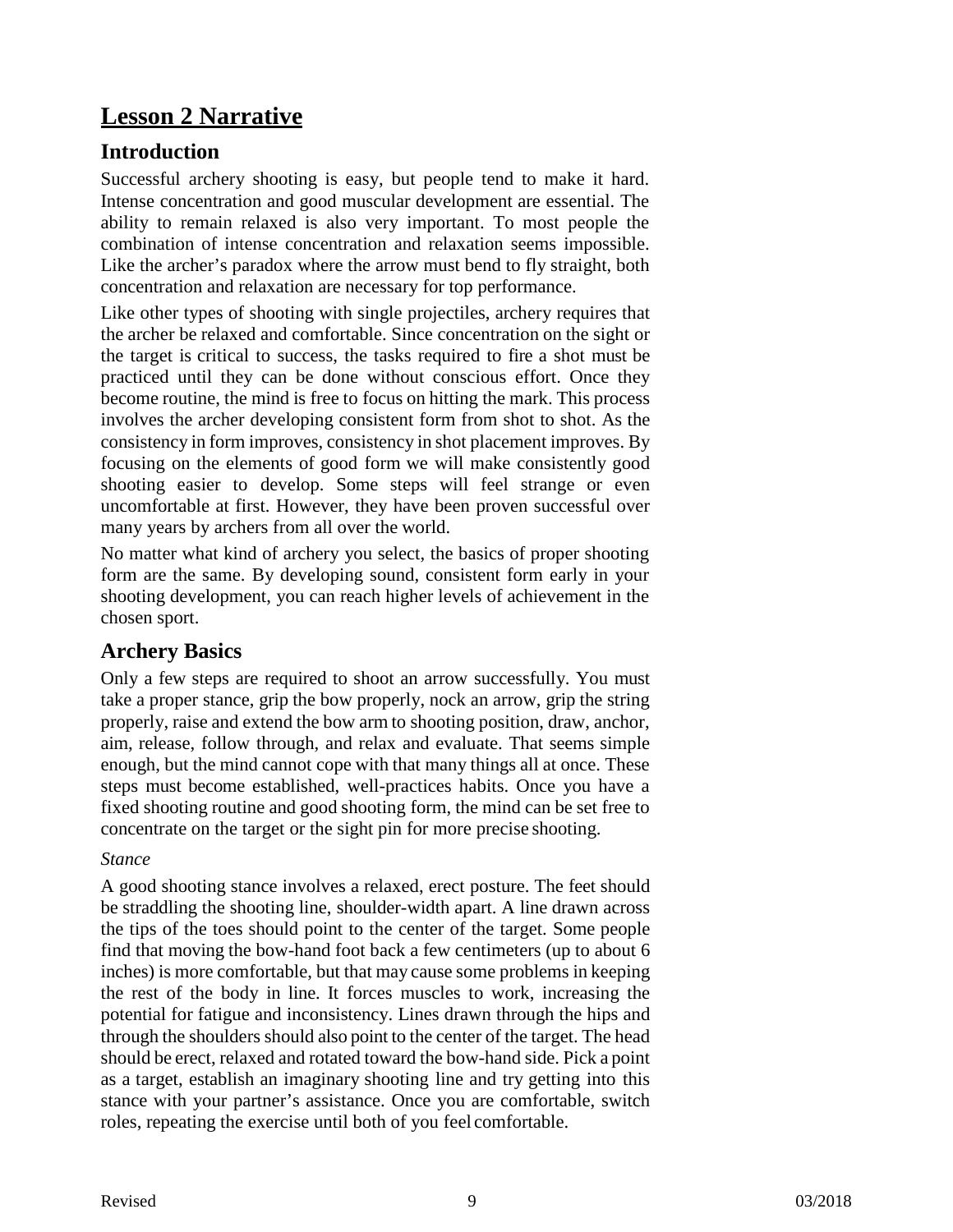#### **The tip of the arrow should be pointed down range!**



#### *Nocking an Arrow*

You will learn two ways to nock an arrow. The first is only for learning ease. The second is for accepted target shooting etiquette. We will practice both styles *without* placing the arrow on the string. Be sure you are standing at least 2 to 3 meters (6 to 10 feet) away from other groups and that the arrows are never pointed toward another person. Rotate the upper limb of the bow toward the string hand so that the sight window is up. Using the sight window as a shelf, slide an arrow forward. Rotate the arrow until the index vane (cock feather) is up (facing away from the sight window). Draw the arrow back to the string. Although we will not actually nock the arrow now, the nock is positioned below the single nocking point indicator (toward the lower limb tip) on the middle serving. Some archers prefer to use two nocking points, placing the arrow on the string between them. Try this several times with each partner.

Next, hold the bow almost vertical, canted slightly toward the string hand. Rotate the string slightly (just enough to allow hand to clear it) toward the string hand side. Grasp an arrow near the fletching and reach forward, placing it on the arrow rest. With the arrow on the rest, draw the nock back to the string. Again, be sure the index vane or cock feather is positioned away from the sight window. **The tip of the arrow should be pointed down range during the entire nocking process.**

#### *Setting a Hook*

The string hand uses hooked fingertips to draw the string and the arrow into position for a shot. The back of the hand should remain flat throughout the drawing and shooting sequence. An easy way toensure that is to use a three-fingered salute. Hold the hand upright, palm forward. Bring the little finger of the drawing hand toward the center of the palm and hold in place with the tip of the thumb. That keeps the hand flat. Next, bend the remaining three fingers into a hook. This approach is used with either a tab or a shooting glove.

The fingers may be placed on the string several ways. The most commonly used approach is to place the index finger above the arrow and the nocking point indicator and the remaining two fingers below it (*split-fingered or Turkish draw)*. Another common approach is to place all three fingers under the nock (*Apache draw).* It is very effective for short range shooting, but carries some risk because the hook is place very close to the dominant eye. In either case, the fingers are placed on the string at about the last joint of the fingers. A slightly deeper grip, almost to the second joint, is quite acceptable when using a tab. Tabs give more consistent results than gloves with most archers. The problem known as "finger pinch," where the arrow lifts away from the rest, is commonly caused by curling the hand during the draw. It can be cured by taking a slightly deeper grip on the string (almost to the second joint) and/or by folding the little finger and the thumb into the palm of the drawing hand.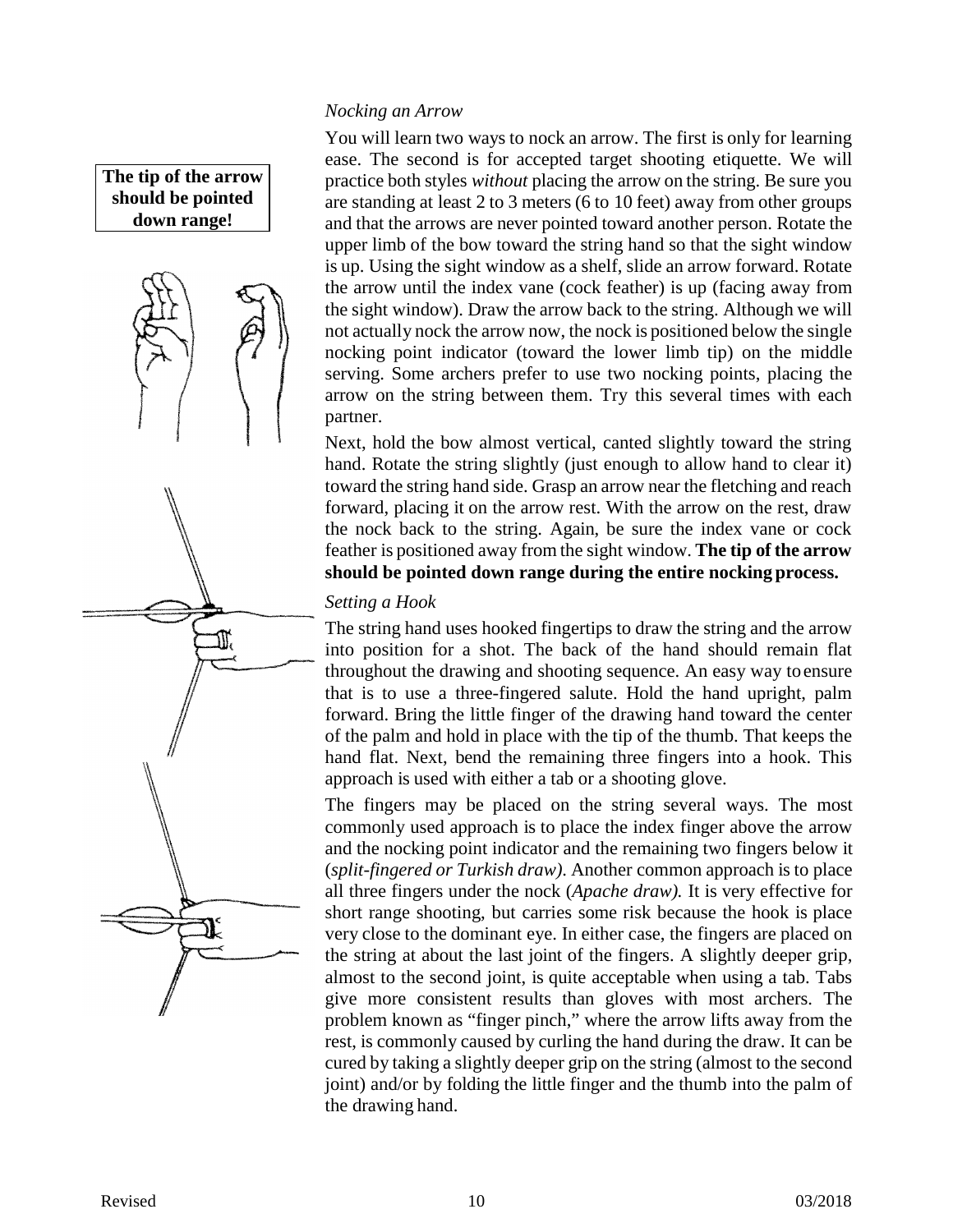#### *Bow-hand Grip*

Two types of grips are used by most archers. Both are relaxed, allowing the bow to move freely on the release. For those of you who are afraid of dropping the bow, either use a sling or lightly touch the tip of the thumb to the tip of your index finger. The grips share several common elements. Both are begun as if extending the hand in a handshake. The hand is held vertically, and the bow fits into the U-shaped opening between the thumb and the fingers. The wrist remains in direct alignment with the forearm. The elbow is rotated out, so that the forearm can move readily toward the center of the chest when the elbow is flexed. A high-wrist grip allows the bow's handle to seat only in the web between the thumb and the forefinger. In this grip the wrist remains straight, aligned with the forearm both horizontally and vertically. The low-wrist grip allows the muscles controlling the hand to relax. This causes the hand to rise above the forearm and the bow handle to seat against the palm of the hand. This grip is like having a completely bedded rifle barrel. Like that situation, perfect and consistent bedding of the bow's grip gives very consistent shooting performance. Slight changes from shot to shot, however, produce changes in the point of impact. On the other hand, the high-wrist grip is like using a free- floated rifle barrel. The only point of contact is well established, and the bow does its own seating in the hand. Most target archers use a low wrist because they get better performance with it. Many hunting archers use a high wrist because it is less sensitive to slight differences in hand position or pressure. Try both with your partner, drawing the bow only one inch.



#### *Raise and Extend Bow*

Once the stance and hand positions are established with a nocked arrow, the entire unit is brought into shooting position at the same time. Start with the bow arm extended about 15 degrees from the body and on a line toward the target. The forearm of the string hand should be set on the string. Moving the arms from the shoulders, fully extended and pointing at the target. The forearm of the string should be extended forward. Many instinctive archers will extend and draw in the same motion, coming to their anchor point as the bow arm settles at full extension. Use two steps here to avoid developing form faults.

#### *Draw*

Pull the string back toward the anchor point. At beginning of draw, the upper arm muscles flex the elbow. Then the elbow is drawn back using muscles of the shoulder and back. The draw should be a smooth motion, keeping the forearm in line with the arrow shaft.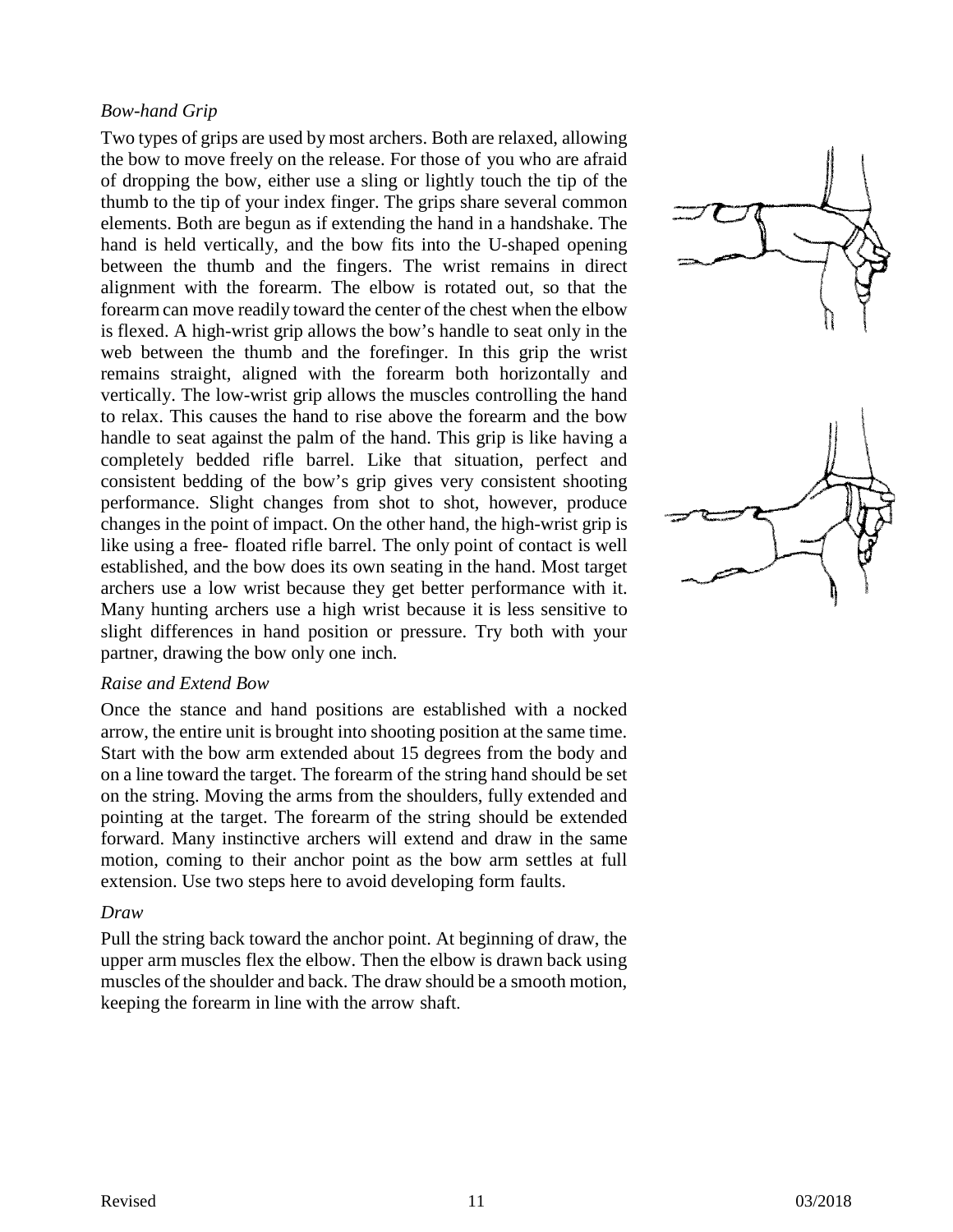

#### *Anchor*

We will use a high-anchor point in this session. Most archers anchor the tip of the index finger against the corner of the mouth or the canine (eye) tooth on the dominant side. Often a secondary anchor point is used. The thumb may be placed along the angle of the jaw or behind the ear, or it may be nestled against the back of the jaw bone. Since the anchor point establishes the location of the "rear sight" even for instinctive archers, it is essential that the anchor point be consistent. Later we will establish another type of high anchor and a low anchor for use with sights.

#### *Aiming*

In instinctive archery, aiming is simply an intense concentration on the target. Pick a tiny spot and concentrate all your attention on it. As in rifle shooting, releasing before you are satisfied with the hold or waiting too long during the aiming phase will lead to large groups and inaccurate shooting. Experienced instinctive archers pause briefly, perhaps a second or two, to be sure of their hold before releasing the string. Although this is not a true sight picture, the archer does form a mental image of the proper relationship between the bow and the target. Throughout the aiming sequence, the string hand should remainfirmly locked to the anchor point. Try coming to an anchor point without equipment right now.

#### *Release*

A proper release is achieved by simply relaxing the fingers of the drawing hand while pulling the string-hand elbow back slightly. To feel a live release, hook the fingers of one hand into the hooked fingers of the other hand. Holding the hands across the center of your chest, pull with both hands. Note that this requires you to use you're your back muscles, just as in drawing a bow. Relax the fingers of the drawing hand. The elbows rotate back quickly for a few centimeters (inches). This is exactly what should happen in a live release. The fingers of the shooting hand should flow along the side of the face.

The bow should rock forward at the same time. Your partner will be watching for a live release by observing the position of your hands during the follow through.

#### *Follow Through*

A proper follow through is essential to consistent, accurate shooting with all types of equipment. Archers must pay attention to follow through. The bow arm and string arm should maintain their positions until the arrow is in the target. Fatigue is the prime factor in improper follow through.

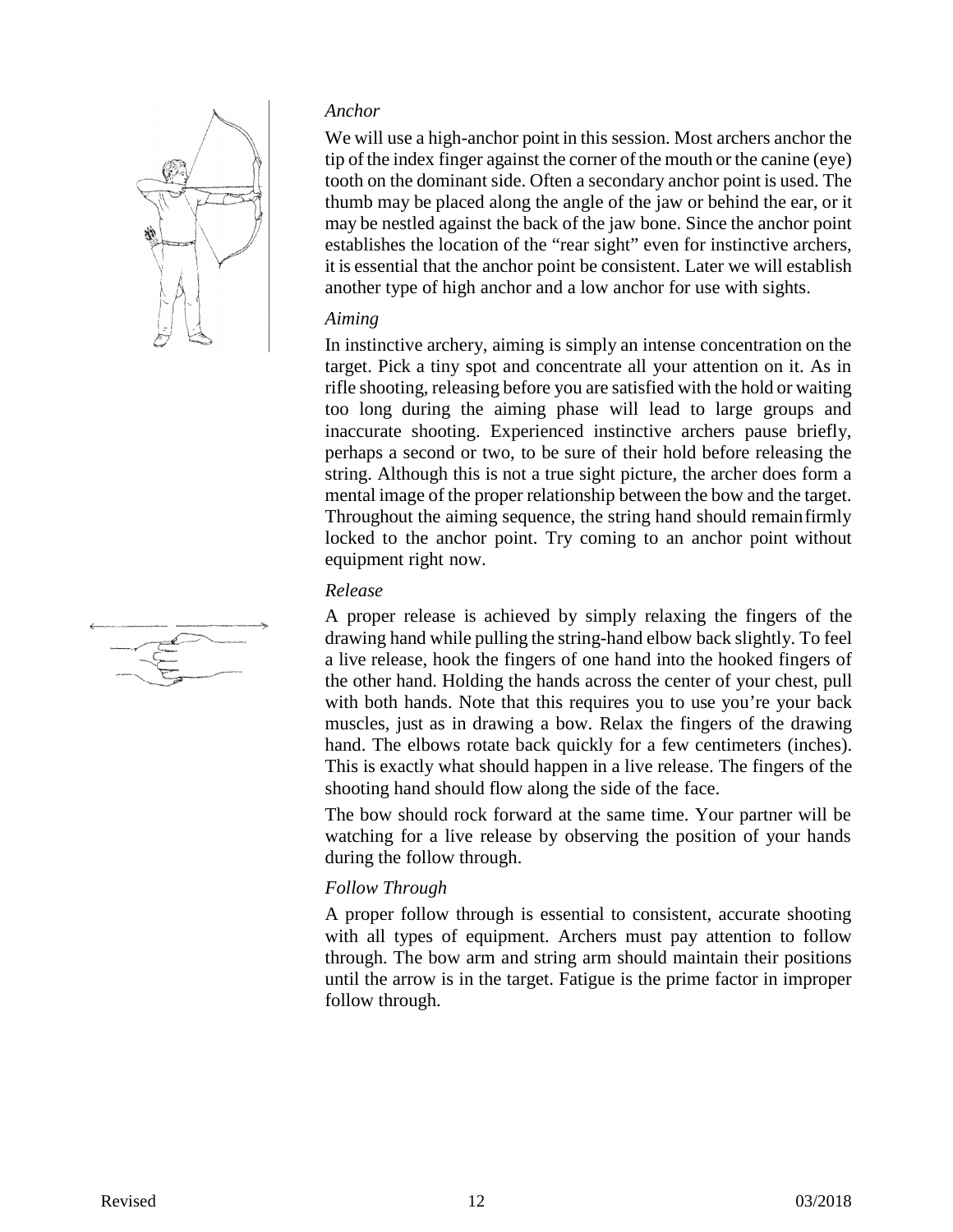#### *Relax and Evaluate*

Relax after each shot. Evaluate the feeling of each shot to determine if you accomplished the goal you were trying to achieve. If not, you should refocus your efforts on the feeling of proper shot and try again.

*Instructor note:* Each person should first practice these steps individually without equipment or use an air bow. Once they are practicing good form with each step, assemble the steps into a shooting sequence. When the sequence is fixed in the archers' mind, take them to the line for live shooting. Coaches need to be involved here –adult or junior leader assistance is extremely important. Be sure the range is short enough that the kids are hitting the target right away.

#### **Shooting the First Arrow**

For now, the emphasis should be on shooting consistent groups using proper shooting form. We are not using a target face because scores are not important at this stage. In fact, they may distract from our real purpose. Let's have the first flight of archers and their coaches to the line. Space yourselves about 2 to 3 meters (8 to10 feet) apart, with the coaches holding the arrows and standing on the string-hand side of the archer. Archers should be wearing their arm guards and finger tabs and be straddling the shooting line. We are going to shoot the first arrow "by the numbers."

- *1. Coaches, is the flight ready?* The flight is ready.
- *2. Take your stance.*
- *3. Nock an arrow.*
- *4. Set your hook on the string.*
- *5. Adjust your grip.*
- *6. Raise and extend bow to shooting position.*
- *7. Draw to your anchor point.*
- *8. Focus on the aiming dot.*
- *9. When ready, release and follow through.*
- *10. Relax & evaluate.*
- *11. You may shoot the other two arrows when you are ready.*
- *12. When you have finished, place your bow on the ground quiver (or "ground" it) and take one step back off the line.*

Repeat this process with reversed roles before retrieving the arrows. Only one member of each group should retrieve arrows. Follow the range officer to the butts. Be careful not to step on or hurt yourself on undershot arrows. Do not go behind target for overshot arrows until those in the targets are pulled, then we will all search together.

Remember to pull all arrows straight back to avoid bending them. To remove an arrow from the matt, place one hand on the matt with the thumb and the rest of the hand supporting it. Grasp the arrow near the matt and pull straight back while twisting the shaft slightly. After all the arrows have been retrieved, return to the shooting line.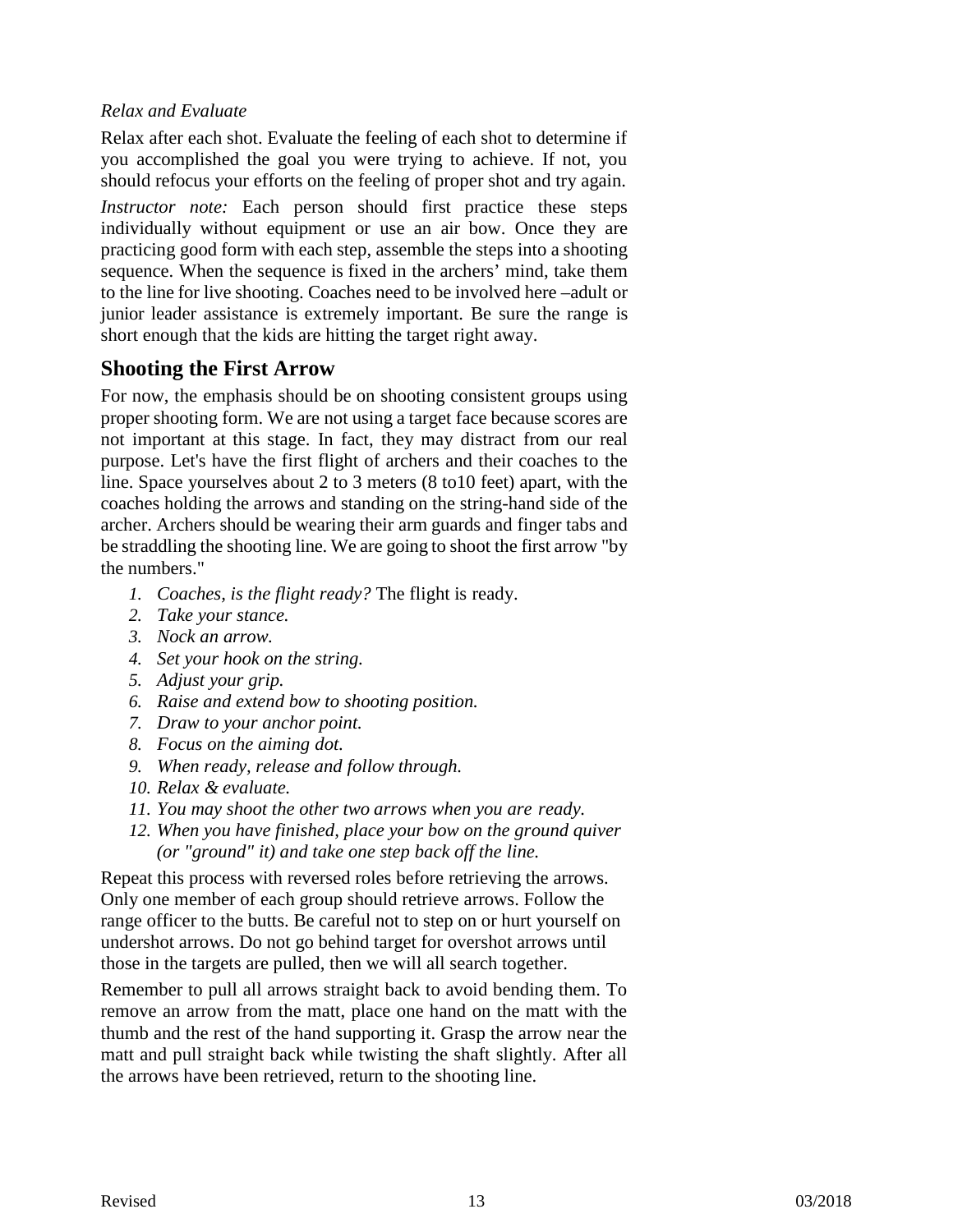#### **Shooting Groups**

Now that all of us have had a chance to shoot "by the numbers," let's see if we can shoot some tight groups. Remember to concentrate on the same point throughout the series. We are not concerned with where the group is, but rather with its size. Consistent form produces smaller groups. Coaches, watch for the elements of form we have been practicing. Keep your comments positive. Reinforce what to do, not what might have been done wrong. We will shoot about three ends of three arrows each before we take a short break.

#### **Moving Groups to the Aiming Point**

We can move the group to the center of the target once you can produce groups. Simply shoot a group, then place another aiming dot on the opposite side of the original one and the same distance out. That is, if the center of your group is at 7 o'clock to the dot and about 10 inches out, place a new dot at 1 o'clock and about 10 inches out. Focus your attention on the new aiming point and see where the group hits. Use trial and error to move the hits to the center of the original target.

#### **Summary Activities**

- 1. Once archers are successfully shooting groups and hitting about where they are looking, attach balloons to target butts with short pieces of string. Let the archers try breaking them. To add challenge, each coach-pupil pair could shoot as a team, keeping track of the number of balloons broken and the number of arrows shot.
- 2. Try moving the firing line and allowing the archers to compensate for the change in flight path taken by the arrows. In this case, be very careful not to get beyond the average ability of weaker archers. You want to keep all the arrows on the target.
- 3. Divide the participants into smaller groups. Have each group discuss elements of good shooting form, things they learned about archery today and elements of form they want to improve.

#### **Exhibit and Sharing Ideas**

- 1. Develop a set of posters or diagrams showing the steps of good archery shooting. Display them or use them to give a demonstration on archery technique to another group or club.
- 2. Make a ground quiver with a bow support for range use.
- 3. Shoot several groups using different anchor points to illustrate what happens to group size and placement. Label each group, and be prepared to discuss the reasons for the placement and size.
- 4. Illustrate how to move a group of arrows to a new point of impact.

Start a shooting journal to help improve your shooting. If you already one, list some of the things you learned today.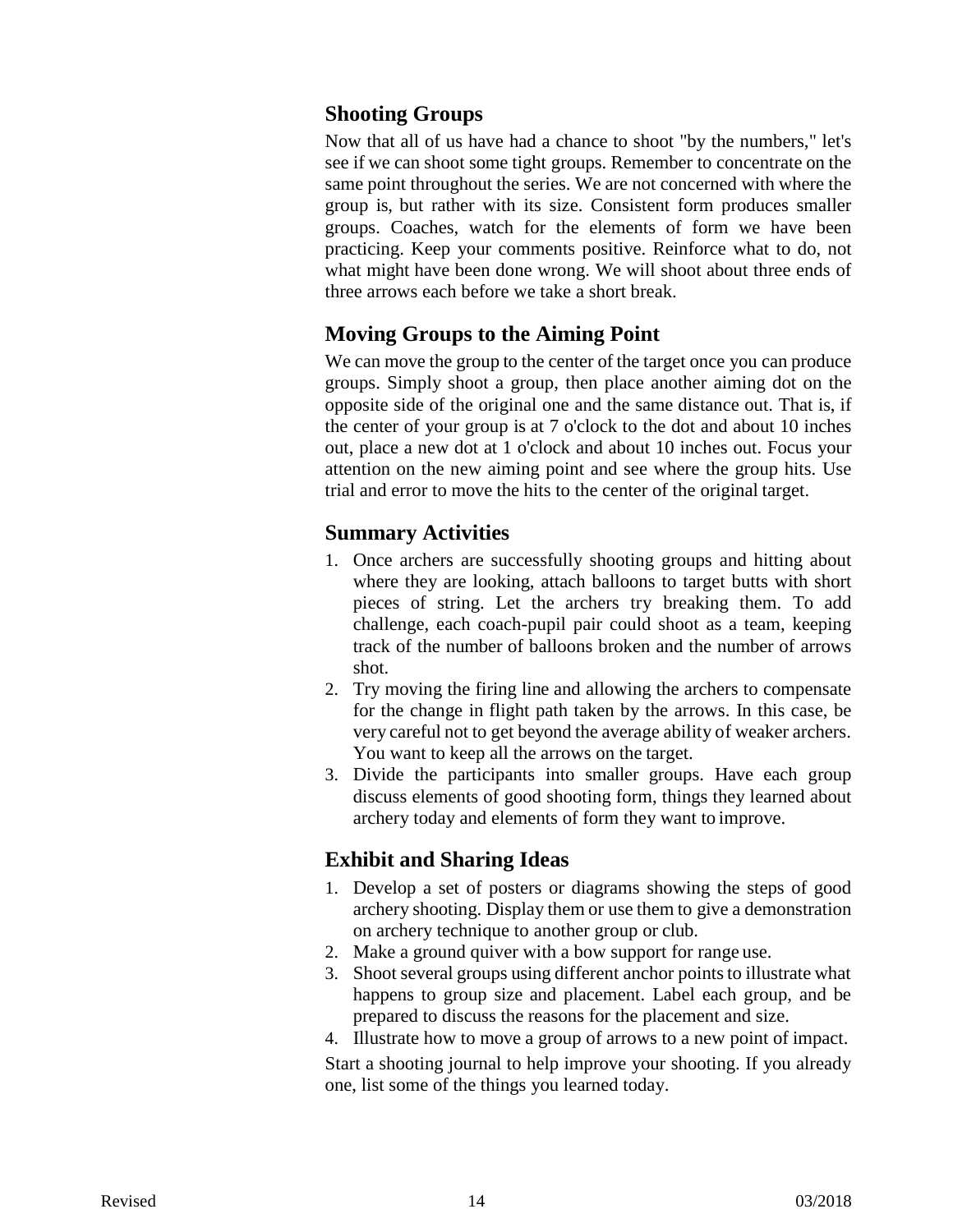#### **Lesson 3 Narrative**

We learned the fundamentals of good shooting form last session. This time we will apply those fundamentals to instinctive shooting.

Instinctive archery shooting is like throwing a ball. The ball is not aimed; it is merely thrown while concentrating on a target.

Sometimes it is thrown with amazing accuracy and speed. The instinctive archer uses a similar style. Intense concentration on the exact spot he or she intends to hit, along with experience, results in hitting the mark without obvious aiming.

The hands and eyes work together during the concentration phase of the shooting sequence to point or aim the arrow at its target. This is like a shotgun archer pointing at the intended target without obvious sight awareness. Unlike the shot gunner, however, the archer cannot be satisfied with simply "being close." The single projectile needs to strike precisely where it is intended for a good hit to be made. Practice is the key to success with instinctive shooting, and learners should be shooting well after a short period.

Let's review the elements of good shooting form from last lesson. The archer needs to take a comfortable and relaxed stance. Feet should be about shoulder-width apart with a line through the tips of the toes pointing to the target. Both the hips and the shoulders should be in line with the target as well. The head should be erect and turned toward the bow-arm shoulder.

The nocked arrow is situated with its index vane or cock feather facing away from the sight window. The string hand is flat and the fingers are hooked at the first and second joints. The nock is located between the index finger and the ring finger on the drawing hand. The bow hand holds the bow very lightly, with a handshake-like grip. The elbow of the bow-arm is rotated outward.

Both arms are rotated into shooting position from the shoulders. The drawing hand is pulled back by flexing the elbow, then drawing it back with the shoulder and back muscles until the fingers are firmly locked to the anchor point.

After a brief pause at full draw to check alignment, the string is released by relaxing the fingers while pulling that elbow back. The fingers flow along the side of the face and the bow rocks forward slightly. The shooting position is held until the arrow is in the target. Consistent form produces consistent groups, and groups can be moved by changing the point of concentration on the target face. Let's limber up by shooting a few groups on a target that has only an aiming dot on it.

.......................*Conduct active shooting session now.....................*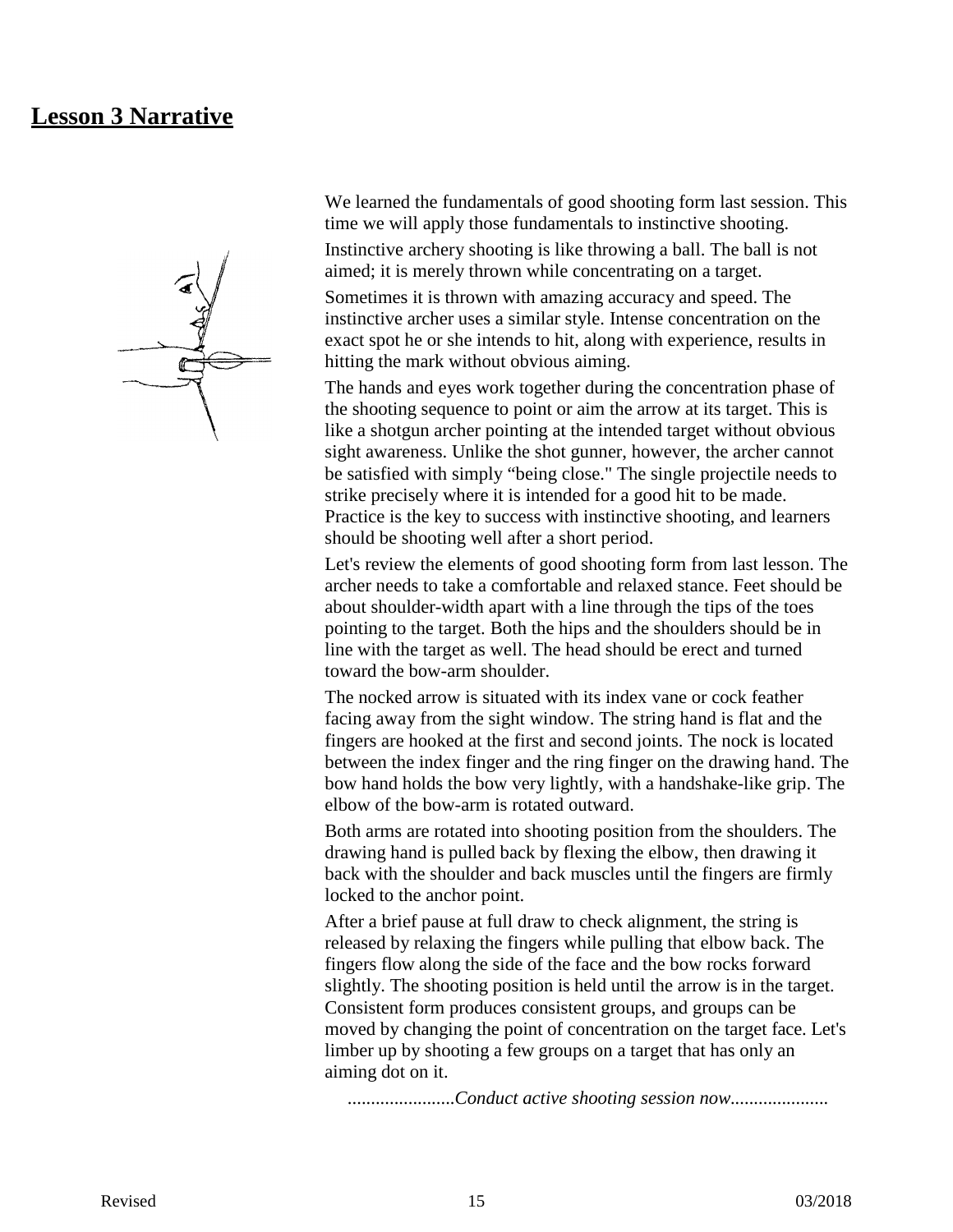Let's put up a target face and see if we can shoot some reasonable scores at this distance.

#### ..................................*Conduct active shooting session now...........*

How many of you had groups that increase in size when we went to the larger target face? Why do you think that happened? One of the reasons is that we have a larger aiming point now than when only the small dot was used. Another is that you tried to move your point of impact during the shooting session, sometimes before you had established a group for reference. Remember to concentrate on only a small spot and to keep that spot consistent through each end. Once a group placement has been established, you can move your group to the gold rather easily.

Remember that practice alone does not make perfect. Perfect practice makes perfect. Every archer needs to concentrate on consistent and proper form until those elements become fixed. Even then, they should be reviewed frequently. Those principles of good marksmanship apply to all sorts of shooting: target, hunting or just for fun. Go ahead and shoot one more end. Coaches, let's record the scores on this one.

#### .................................. *Conduct active shooting session now..............*

Now, let's shoot a couple more ends to see it we can improve on that score. We are looking for personal improvement, not the highest gross scores.

#### .................................. *Conduct active shooting session now..............*

Now, let's lighten up a little and try shooting just for fun. The object of this first game is to see who can break the most balloons. We will start back here and work our way forward after every rotation. Each archer gets one arrow at each station.

#### ............................................. *Play game. .........................................*

Let's try a little wing shooting. These special arrows are called **fluflus**. They are designed to limit the flight distance of the arrow, and they are sometimes used in shooting small game or game birds. We will be shooting this disc target, called a **bow bird.** Archers will stand on the shooting line. I will call the toss. Try to hit the target at the peak of its climb (it is almost still for a split second at that point). Be sure to take only shots that are completely safe. Non-shooting participants should be alert for any dangerous situations and call out "Cease Fire!" or "No!" if they see any potential for a dangerous shot. (This target can also be rolled to simulate a rabbit. Balloons released on the ground in a light breeze do the same thing.)

.................................................. *Play game........................................*

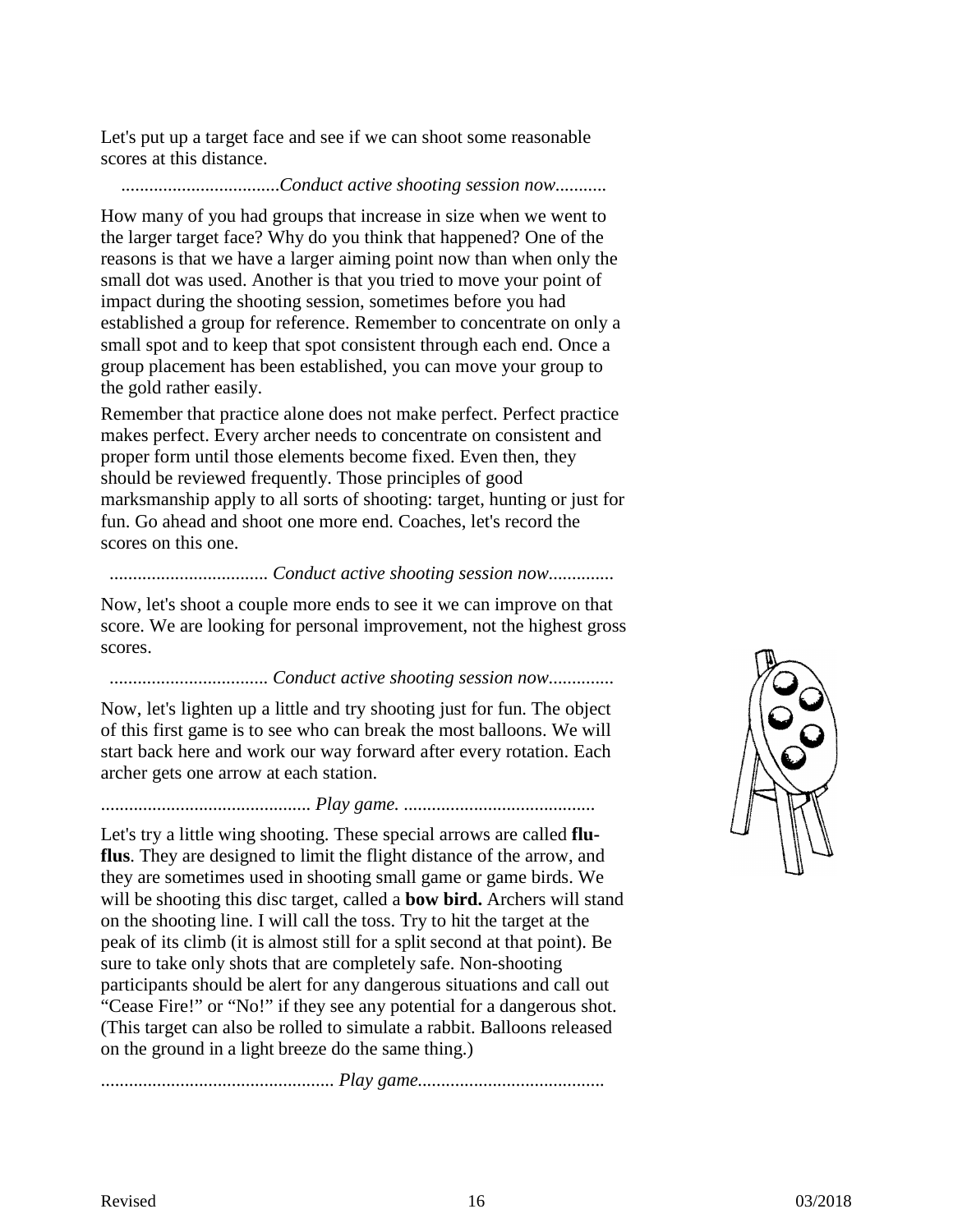We have been pretty good at hitting a small target. How would you like to try one that is about 50 feet in diameter? There is one small catch. The target is a long way away and it is flat on the ground. The object is to see how close to the stake with the flag on it you can shoot an arrow. This is called clout shooting, and we will look more closely at it when we try different archery games.

We have had a lot of fun today, and you have come a long way in your shooting. Remember the steps in good archery shooting. Continue to practice good form each time you shoot. Remember that perfect practice makes perfect and that consistent form brings consistent results. Next time we will try a different anchor point and a different shooting style, using pin sights to help in aiming.

#### **Summary Activities**

- 1. Have small groups repeat the steps of good archery shooting form, reinforcing the steps to the 10 rings with each other.
- 2. Conduct a shoot, using one or more of the games listed above. Let participants shoot within their known accuracy range, and be sure that all ofthem have a reasonable chance for success. Try multiple events if time permits.
- 3. Discuss form with the group, letting each one discuss parts of the action they find difficult. Also, discuss what steps they might take to correct and practice that form.

#### **Exhibit and Sharing Ideas**

- 1. List some of the things you learned today in your shooting journal.
- 2. Record your scores at various distances and in all the events you tried today. Enter them in your shooting journal with the date, location and any comments you might want to add.
- 3. Tell someone who is not in the 4-H Shooting Sports Program about your experiences with instinctive archery shooting. Record their reactions and your own feelings about the sharing time in your shooting journal.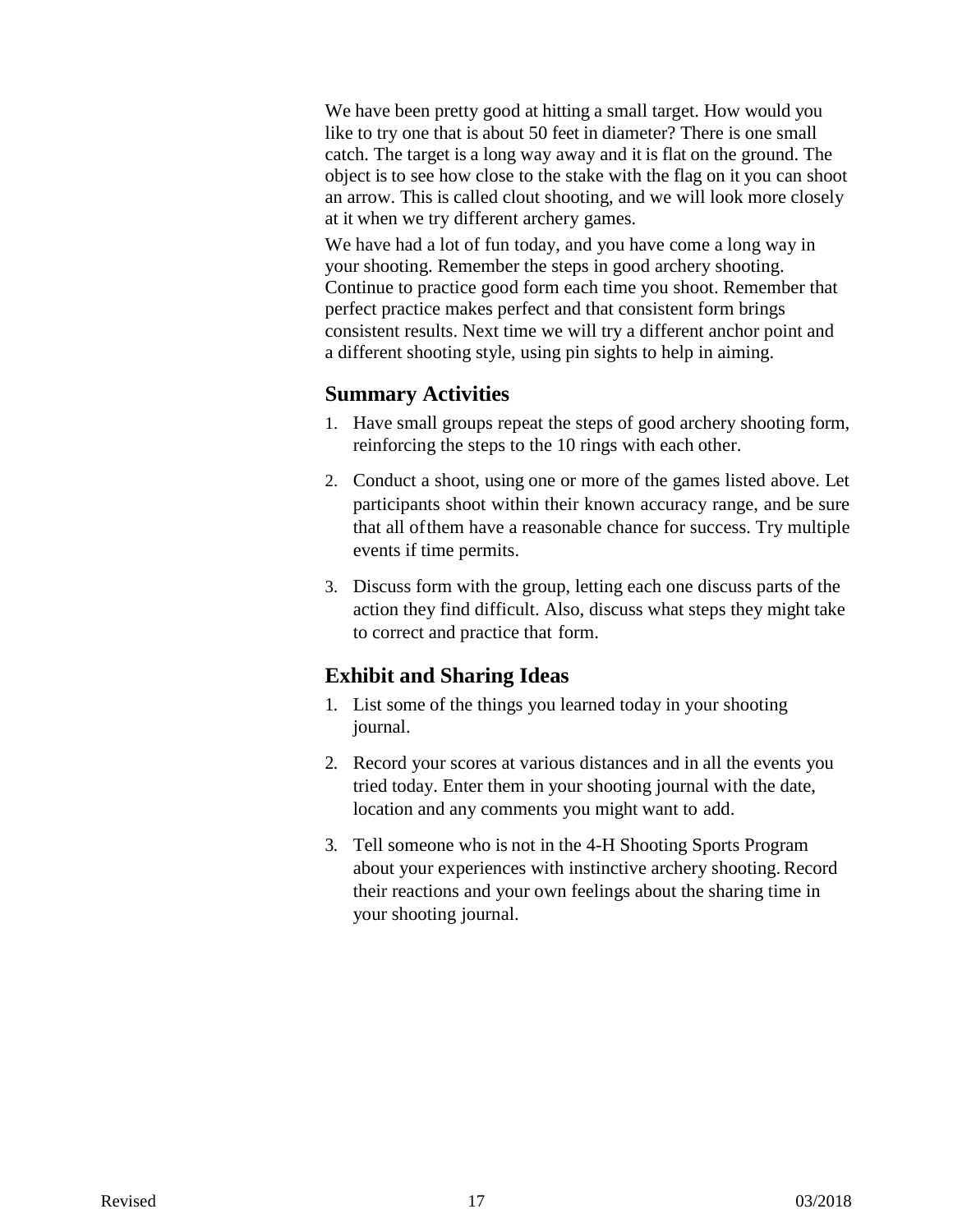# **Lesson 4 Narrative**



#### **Fundamentals of Sight Shooting**

The fundamentals of shooting with sights are the same as for any other type of archery. Although they are the same, most archers change anchor points when shifting from instinctive to sight shooting. Usually the new anchor point is below the chin. This raises the rear sight (the eye), giving the archer more room in the sight window to adjust the front sight. Hunting archers sometimes keep the high anchor because it is familiar and they shoot at short distances. Target archers competing in USAA or FITA events usually cannot set their sights for longer distances without using the low-anchor point.

The string should touch the center of chin (that is why many chins are slightly cleft - to accept a properly drawn bowstring), the center of the lips and the tip of the nose. The string is drawn to the center of the chin with the head raised very slightly. Then the chin is lowered under the string and meets the other two anchor checkpoints. As with instinctive shooting, the ideal position for the drawing arm places the forearm in direct line with the shaft. On release, fingers of the drawing hand should flow backward along archer's throat and side of the neck. Other form elements are like those in previous sessions. Be sure you check each other on following the basics.

### **Making a Simple Sight**

Elaborate and expensive sights can be used, but a good teaching sight can be made from masking tape, duct tape or weather stripping foam and a dressmaker's pin. Pins with enamel heads in white, yellow, orange or red are easy to see and use. Stick a strip of tape or foam on the back of the bow at the sight window. Stick the pin into the foam or under the tape, leaving the enamel head in the sight window. A good starting point places the pin about the same distance above the arrow rest as the eye is above the anchor point. The head of the pin should stick out into the sight window about as far as the edge of the arrow is from the dominant eye, about 1.5 centimeters (3/4 inch). This arrangement should place the arrows close to the point of aim at close range (15 to 25 yards). The sights can be adjusted by tria1 and error to place the group center on the point of aim.

## **Adjusting the Sights**

When adjusting rifle sights, the rear sight is moved in the direction the hits are to move. In contrast, archers adjust the front sight. In front sight adjustment, chase the point of impact with the sight.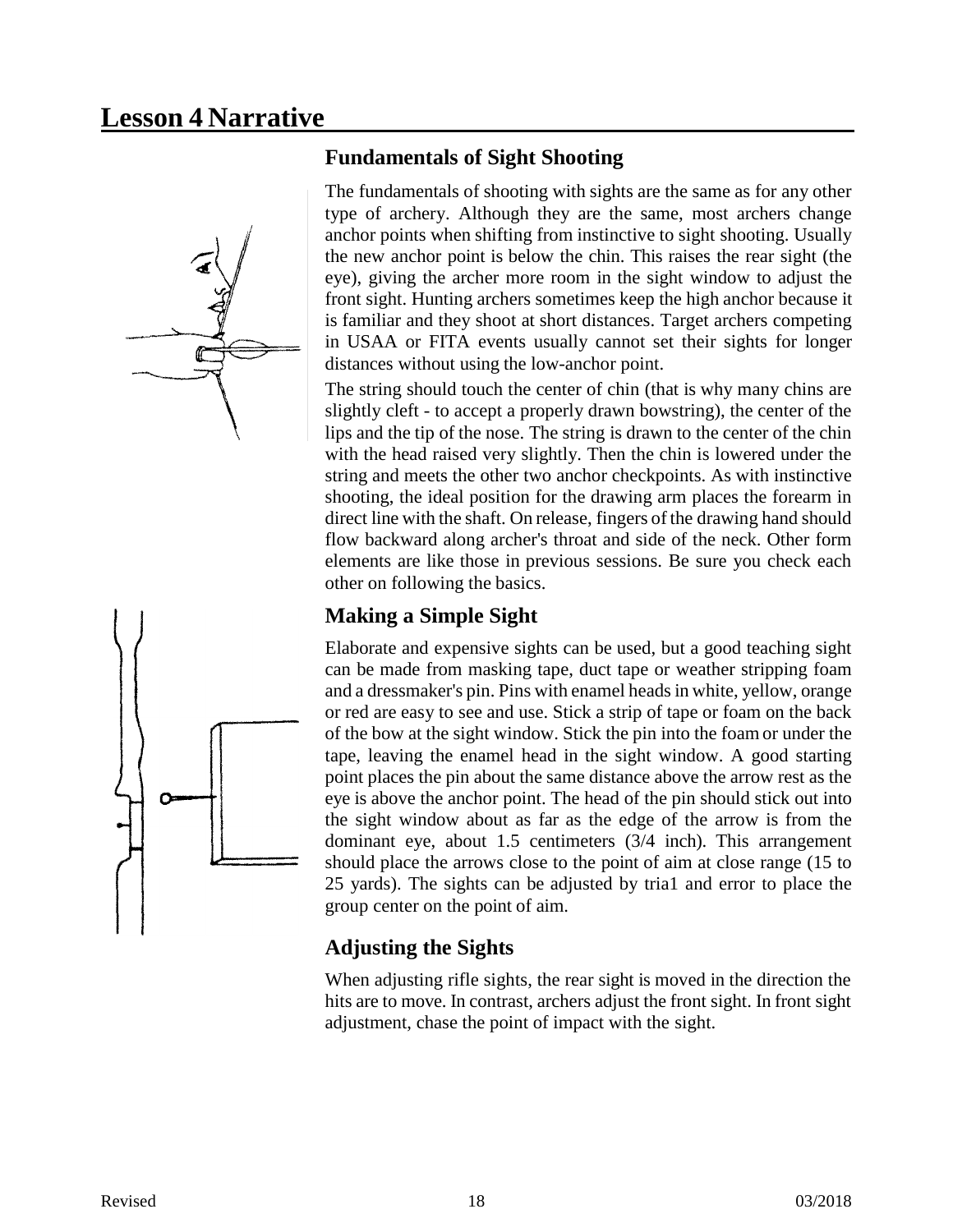Before adjusting, the archer must know where the arrows are hitting relative to the point of aim. That means that the ability to shoot tight groups is essential. A minimum of three arrows should be shot to establish the point of impact. Use the same sight setting, anchor point and point of aim. If the sight setting places the first arrow completely off the butt or target and your form was good, adjust the sight after that arrow to get on the target. Using the "chase the arrows with the pin" approach, move the sight to the left if the hits are to the left, upward if they are high, and so forth. With the simple tape and pin sight, adjustments may need to bemade bytrial and error. With sights having a screw adjustment, **windage** (lateral right or left) adjustments can be aided by counting the number of turns in any given change and noting the resulting change. Then calculate the approximate number of turns needed to reach the desired setting. That reduces the amount of trial and error during the beginning stages of sight set-up.

Once the sights are set to your satisfaction, mark the pin and the tape with the distance and your initials. Ideally, every archer should have a personal bow for this exercise. Several archers can use a single bow if different pin colors are used. Repeating the entire process for each distance desired will have the bow set up for the shooting situations you are using. The rest is up to the archer and adequate practice.

#### **Using Sights for Targets and Hunting**

Using sights for either target shooting or hunting involves the same principles, but with some practical differences. Target archers often extend the sight out from the back of the bow, giving themselves a longer sight radius. The longer sight radius aids in precision sighting. Almost all target archers use a single sight pin that is adjustable for elevation with marked locations on the sight bar for different distances. Where permitted, they may use aperture rear sights known as **string peeps**, levels or other devices to aid in precision sighting. Some field archers use similar techniques.

Most field archers and hunters use slightly different techniques. The extended **sight bar** is used much less frequently, particularly by hunters. The improvement in sighting precision does not equal the disadvantages in the field. The longer sight bar is easily entangled in vegetation, and the sight is much more prone to damage or being knocked out of adjustment in field handling. Many archers in these sports opt for a protected sight with a guard to protect the pin or pins. Considerable difference of opinion exists among hunters and field archers about the number of pins that should be used. Some use multiple pins that are color coded and pre-set for selected distances. Others use a single pre-set pin and hold over or under targets at other distances. Those using multiple pins like the precision of holding the pin on the point of aim after selecting the proper pin for the distance. Those using a single pin feel it is less confusing and requires the same amount of accuracy in judging distances. Generally, more experienced hunterschoose the single pin, while target archers who do a considerable amount of shooting use multiple pins and often a string peep.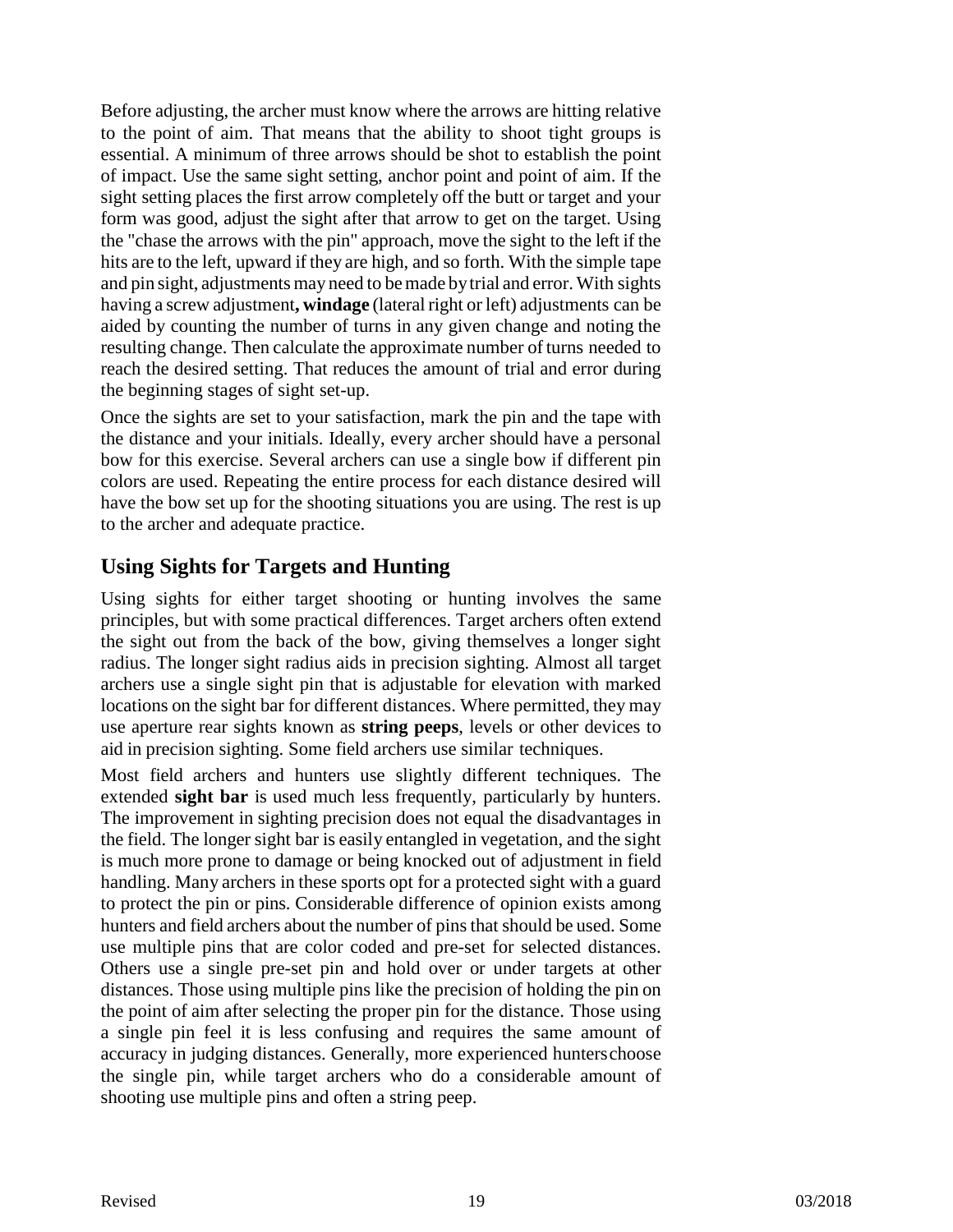#### **Other Gear**

An aperture rear sight or string peep can improve sighting precision. The string peep can force an archer to develop consistent form in some phase of shooting. String peeps may make sighting more difficult under low light conditions, and they may require one-eyed shooting forsome archers. Under FITA rules they are not legal on recurve and/or long bows.

Release aids are popular with many archers. The mechanical release hasseveral advantages. They produce a clean release with a single point of contact with the string. They may help archers attain consistent form if the drawing hand position or finger tension is a problem. Those who elect not to use a release often look at the device as excess baggage or another artificial element in archery shooting. Others find them confusing or fear they might release a shot unintentionally. The best advice for young archers is to keep your shooting as simple as possible while learning. Once the fundamentals are established with and without sights, the archer can experiment with other devices and styles.

#### **Summary Activities**

- 1. Use coach-pupil method to check shooting form and sight adjustment on the range.
- 2. Let participants set the sights on their bows for the type of shooting and distances used. Consider types of shooting the archer is planning to do when selecting a sight combination.
- 3. Illustrate and demonstrate sight correction procedures and proper adjustment of sights.
- 4. Hold a club shoot with courses of fire appropriate for skill levels of the participants. Use a handicapping system or some other type of grouping to make sure the archers compete on an equal basis.
- 5. Hold a novelty shoot where archers can use sights if theydesire.

#### **Exhibit and Sharing Ideas**

- *1.* Make a model or illustration and discuss arrow trajectory using personal equipment or that provided in the program. (See *Fact Sheet* 5: *Trajectory and Trajectory Experiments.)*
- 2. Display targets shot using instinctive and sight shooting techniques. Compare advantages and disadvantages in your journal.
- 3. Exhibit a model, poster or diagram of proper sight shooting form or sight adjustment. Explain the processes on labels or in your shooting journal.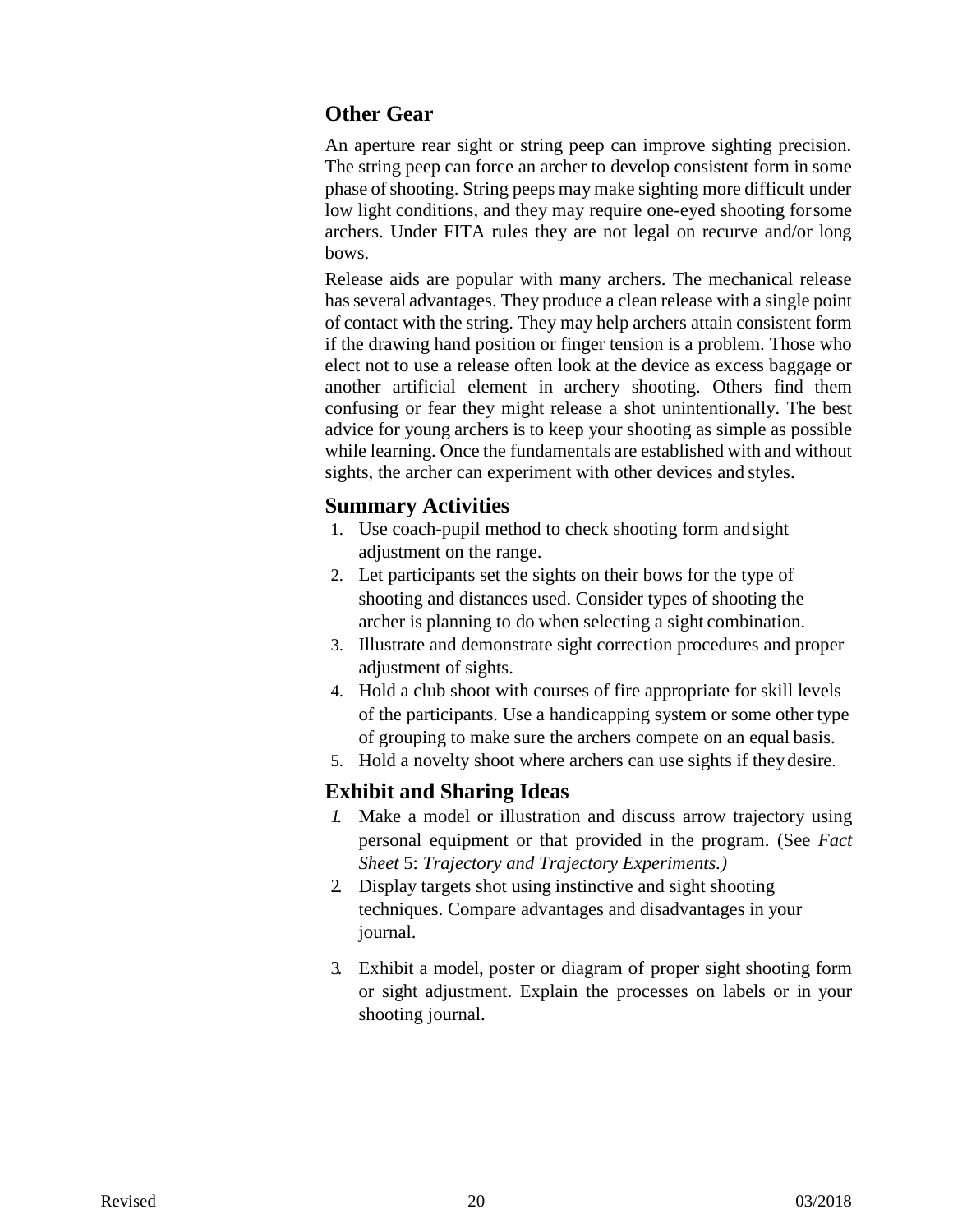# **Lesson 5 Narrative**

Although the fundamentals of archery have remained the same, archery equipment has changed a great deal in recent years. Centuries ago archers used self-bows, bows made from a single stave of wood.Some bows were reinforced with sinew, horn, bone, or other materials; but native woods were the main bow materials. Designs varied in both shape and length. The long, straight, or slightly reflexed English long bow was quite different from the short, recurved bows used by the Mongols and the Turks. The function of the bow was reflected in its form.

As composite materials, like fiberglass, were developed, they found use in the bowyer's trade. Laminated limbs, recurved designs and the use of stiffer, stronger materials increased bow cast and speed. The compound bow introduced a major change in bow design. The use of eccentric wheels and cables altered the mechanics of drawing thebow. That eased the drawing process and reduced the force needed to hold the bow at full draw. The mechanical advantage also allowed more of the energy stored during the draw to be transferred to the arrow during the shot. The result was a faster arrow at the same draw weight. Also, the less abrupt, longer acceleration reduced stress on the arrow. This made the use of lighter, "softer" spine arrows possible, adding to the increased speed. Archers, particularly bowhunters, were quick to take advantage of the new technology.

Recent years have seen further advances. Development of better materials, like graphite and boron fiber composites, has added stiffness to limbs with reduced limb mass. Design changes, like the introduction of timed cams or cam limbs, have increased speed and/or "feel" for archers. Thus, the modern archer has choices that were beyond the dreams of archers only decades ago.

#### **Basic Compound Bow Design**

Compound bows and "stick" bows have the same basic components. Both have limbs, riser, handle, arrow shelf, arrow rest, arrow plate, a sight window and a string. Compound bows also have cables and eccentric wheels of some sort to provide the mechanical advantage. The cables transfer the drawing forces to the limbs, which are usually shorter and stiffer than those of recurve bows. The eccentric wheels or cams alter the shape of the draw force curve. It changes from one that rises uniformly or increases in slope with increasing draw length to a fiat-topped curve with two "valleys" - one at the resting state and the other at full draw. That change is the key to the efficiency of the compound bow.

Compound bows have several advantages over recurve bows of similar draw weight. First, they transfer a greater proportion of stored energy to the arrow. More work done in drawing the arrow to the anchor point and bending the limbs becomes kinetic (moving) energy in the arrow.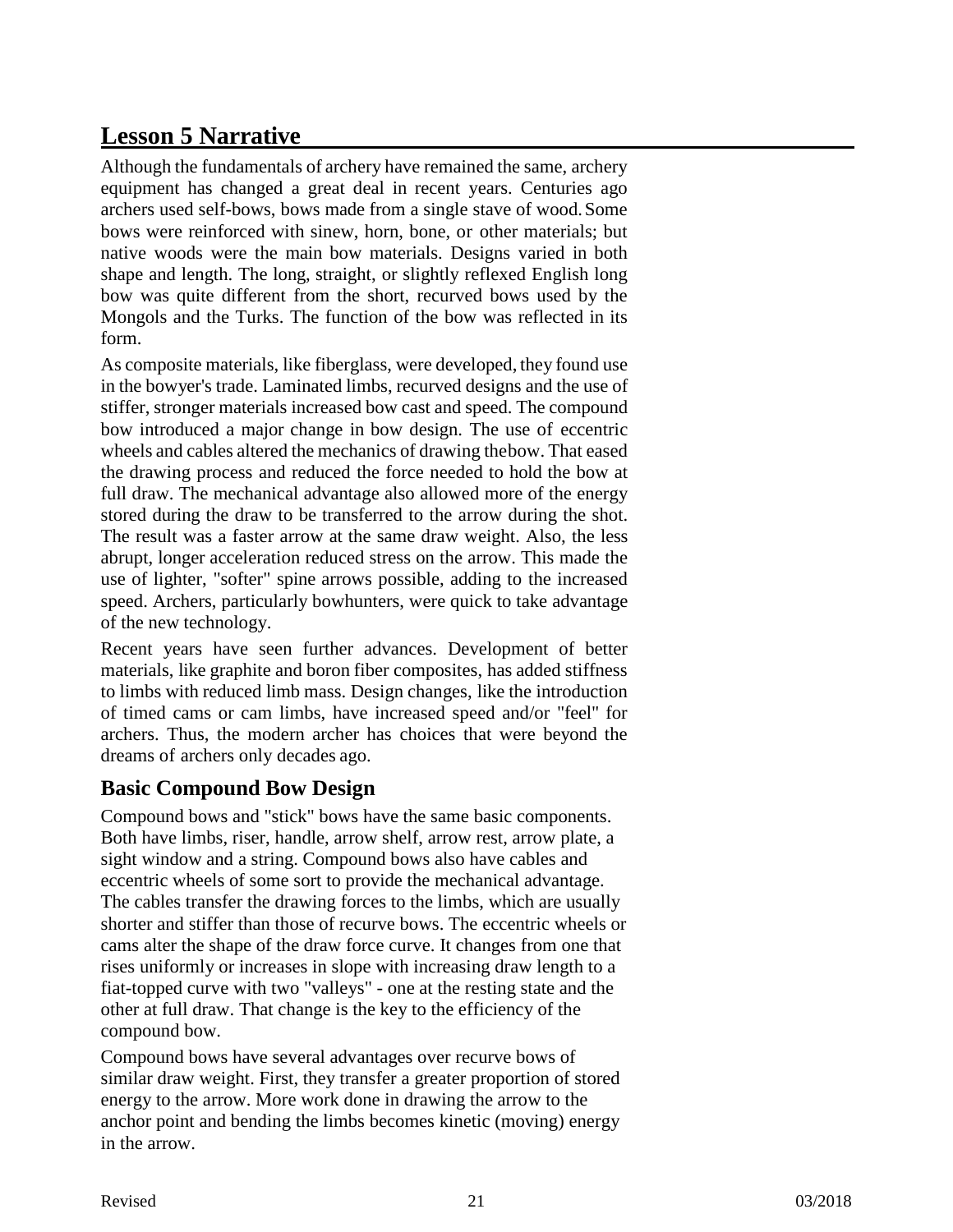Secondly, the reduced stress on the arrow permits the use of a lighter arrow with less spine. That, too, increases arrow speed. Finally, fatigue- induced errors in shooting form may decrease because of reduced holding weight. Hunting archers find this an advantage when waiting at full draw for their quarry to move into a better position.

Disadvantages of the compound bow arrow related to their moving parts or the same features that yield advantages. Reducing the holding weight, for example, makes variations in release more critical. Relatively minor errors may produce serious changes in arrow flight. The bow's mechanics require a more complex tuning process and cause more difficulty in noise reduction. In addition, the extramoving parts and the greater stress placed upon the limbs, cables, strings, and other bow parts increase the potential for breakage during use. Compound bows tend to be heavier than recurve bows of the same draw weight. The increased weight may make them more stable, but it may add to fatigue as well. Many archers feel that the mechanical appearance of the compound bow makes it ugly, too. Beauty, it seems, remains in the eye of the beholder.

Wheeled bows, those with round eccentrics, and bows with cam limbs tend to have smoother draw force *than* cam bows. Cams store more energy and shoot faster arrows than wheels, however.

The quest for more arrow speed has produced further technical changes in bow design. Overdraws, devices that shorten the draw length from rest to anchor point, permit the use of a shorter, lighter, and softer spine arrow. At full draw the tip of the arrow is located inside the handle (and the bow hand) of the bow. The Archery Manufacturer's Organization (AMO) recommends a minimum arrow weight of six grains per pound of draw weight for safety. Increases in speed are offset somewhat by the demand for greater consistency in shooting form. Since the arrow rest is not directly over the pivot point of the bow, small changes in bow-hand position can cause substantial changes in impact location. Bow-hand form is critical when using an overdraw. Arrow speed cannot compensate for poor form.

#### **Shooting Compound Bows**

Compound bow shooting uses the same basics of form used in shooting recurve bows. Compound bows are less forgiving of form faults, so consistent form is essential to precise shooting. Poor form results in more noise, erratic grouping of arrows and faster arrows hitting in the wrong places. Extra care with form and equipment is necessary. The rest is practice, practice, practice.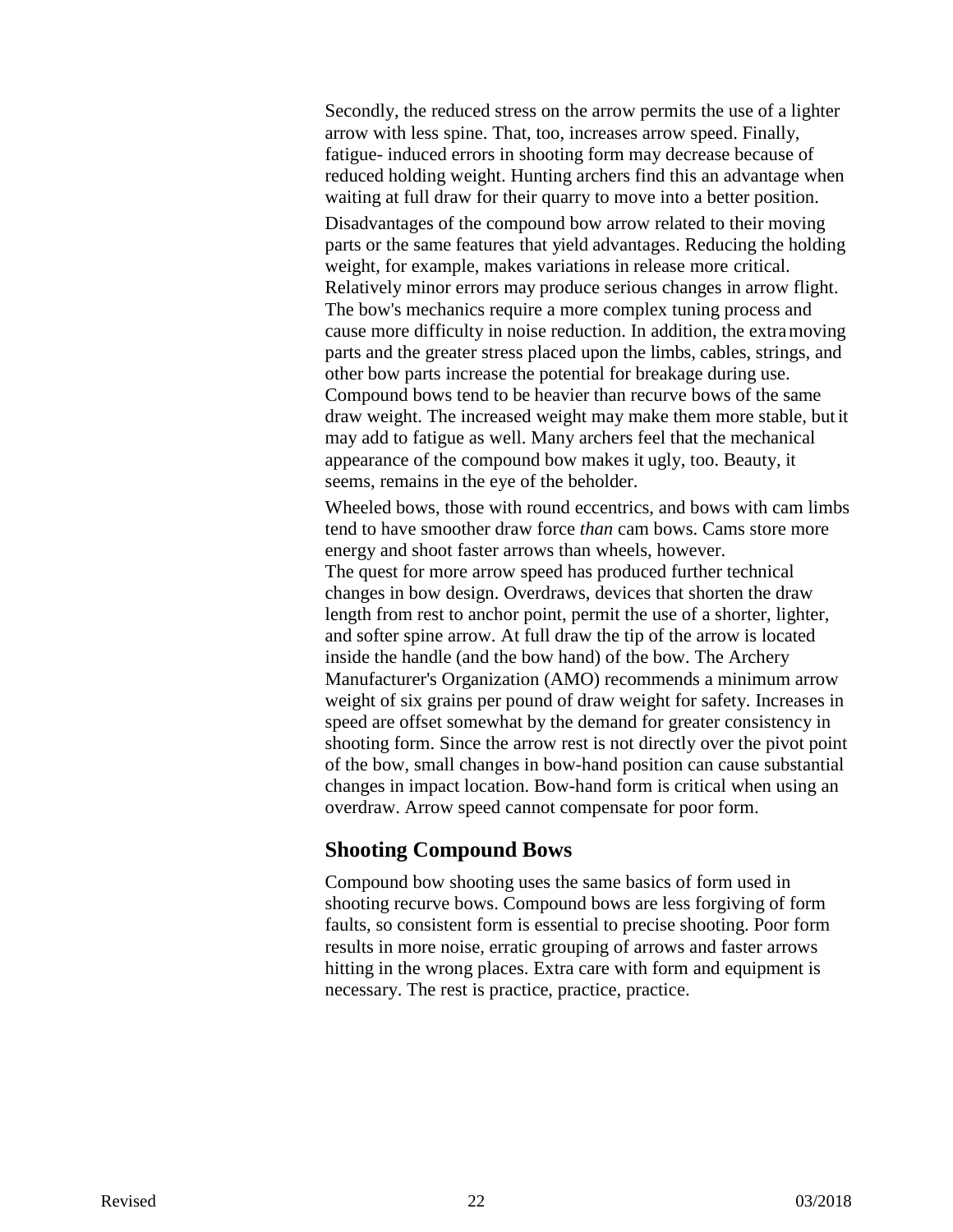#### **Summary Activities**

- 1. Have each archer try a variety of compound bow types to compare the performance and "feel."
- 2. Have each participant practice shooting a compound bow of their choice until theyare proficient.
- 3. Have a participant shoot a compound bow with several different arrow weights to see the impact on arrow speed and accuracy.
- 4. Have each participant select and set up a compound bow for target or hunting purposes.

#### **Exhibit and Sharing Ideas**

- 1. Display a model or diagram of a compound bow labeling all its functioning parts.
- 2. Compare trajectories of several bows with equal draw weights but different designs. Presentthe results as graphs and discuss them in your notebook or put them in poster form. Sample targets may be included.
- 3. Make a compound bow from a kit and display your finished bow.
- 4. Exhibit a series of targets illustrating a change in skill level using a compound bow.
- 5. Complete a trajectory experiment as outlined in the *Fact Sheet* 5: *Trajectory and Trajectory Experiments.* Exhibit the results of your experiment in an appropriate form with full documentation in your shooting journal or notebook.
- 6. Exhibit an item you have made for use with compound bows, for example, a bow scale, string jig, compound bow stringer, bow rack or similar item of your choice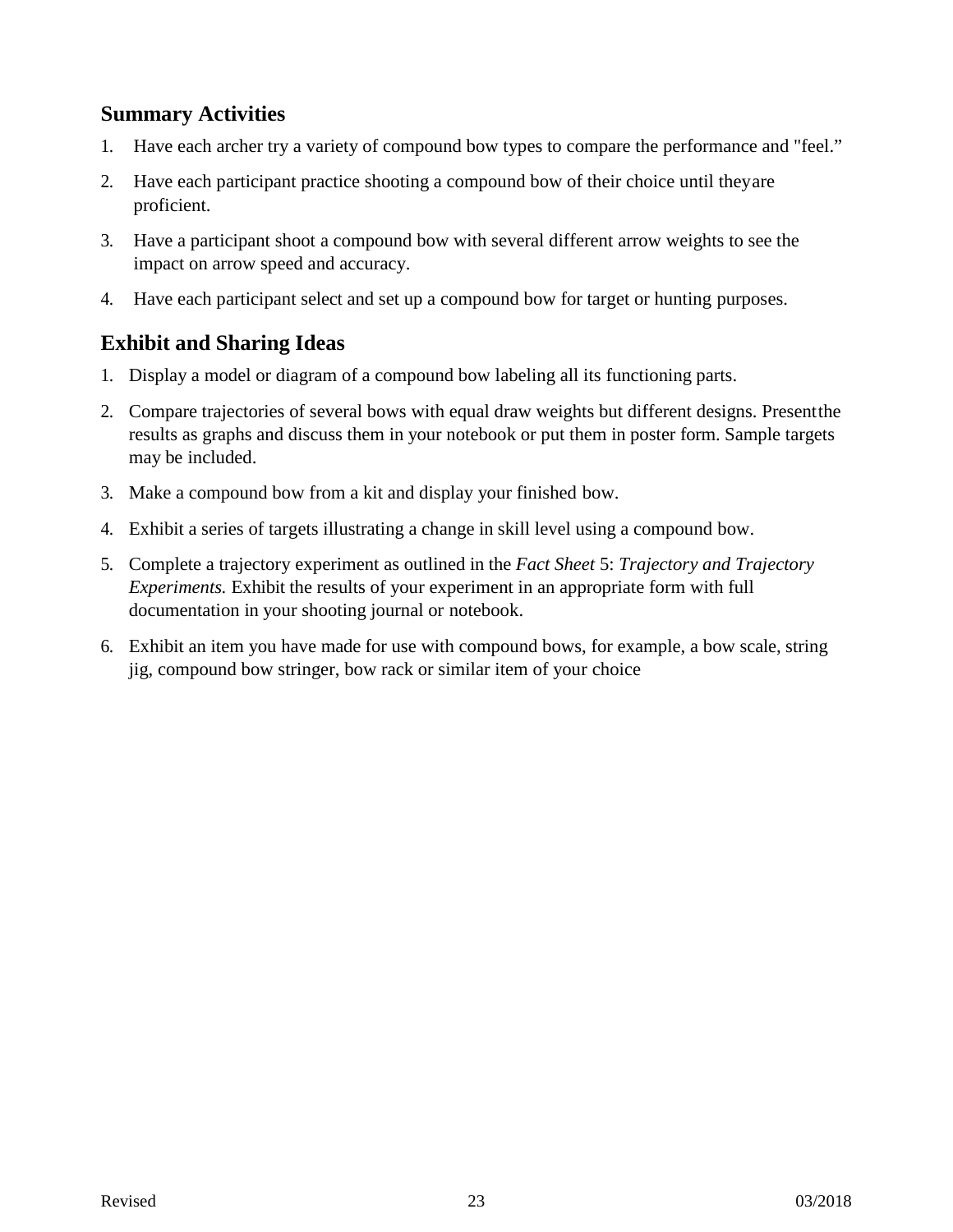# **Lesson 6 Narrative**

In A *Sand County Almanac,* Aldo Leopold stated that the best leisure activities involved some element of uncertainty or risk. He went on to say that archery was one of those activities. He hunted with bows he had constructed, arrows he had made and points that had been handcrafted from sheets of steel like Leopold, or other famous archers such as the Comptons, Saxon Pope, Art Young or Ishi, today's archer can increase shooting enjoyment by making some of his or her own equipment. Making personal equipment also can promote safety, understanding, and shooting skill.

An archer can make simple equipment or more complex items that require a great deal of time and skill. Many accomplished archers have tried their hand at making bows. The increased popularity of the longbow has resulted largely from a sense of history and interest in making bows. The bowyer's art is complex and will not be covered in this lesson.

We will concentrate on making bowstrings, arrows, a string jig and a couple of types of bow stringers. Along the way, we will learn some of the skills needed to maintain archery equipment.

Many archers enjoy making their own arrows. It is easier to match the arrowsto your size, shooting style and other equipment when you make your own. The arrows maybe customized to fit personal desires as well. Those custom touches may be as simple as nock or fletching color. They may include customized fletching, a personal crest and individual identification of shafts. The starting point is selecting shafts with the proper spine and length in the desired material.

#### *Making Arrows*

Many archers enjoy making their own arrows. It is easier to match the arrowsto your size, shooting style and other equipment when you make your own. The arrows maybe customized to fit personal desires as well. Those custom touches may be as simple as nock or fletching color. They may include customized fletching, a personal crest and individual identification of shafts. The starting point is selecting shafts with the proper spine and length in the desired material.

Shaft selection is discussed in the bow tuning lesson. Use a table of potential shaft sizes from a manufacturer as a guide, but also use your personal experience. Shafts for target or field use maybe cut to the actual draw length as determined by using a draw-check arrow. Those for hunting purposes should be cut a few centimeters (3/4 to 1 inch) longer than the distance from the string to the back of the bow. This provides adequate clearance for the broadhead and a margin of safety for the archer. Dealers will cut the shafts to length for a small fee, or they may be cut with an abrasive cut-off wheel. Pipe cutters, hack saws and similar cutting tools should not be used. The slight burring at the cut area should be removed to provide a uniform tube diameter for inserting points or screw-in adapters.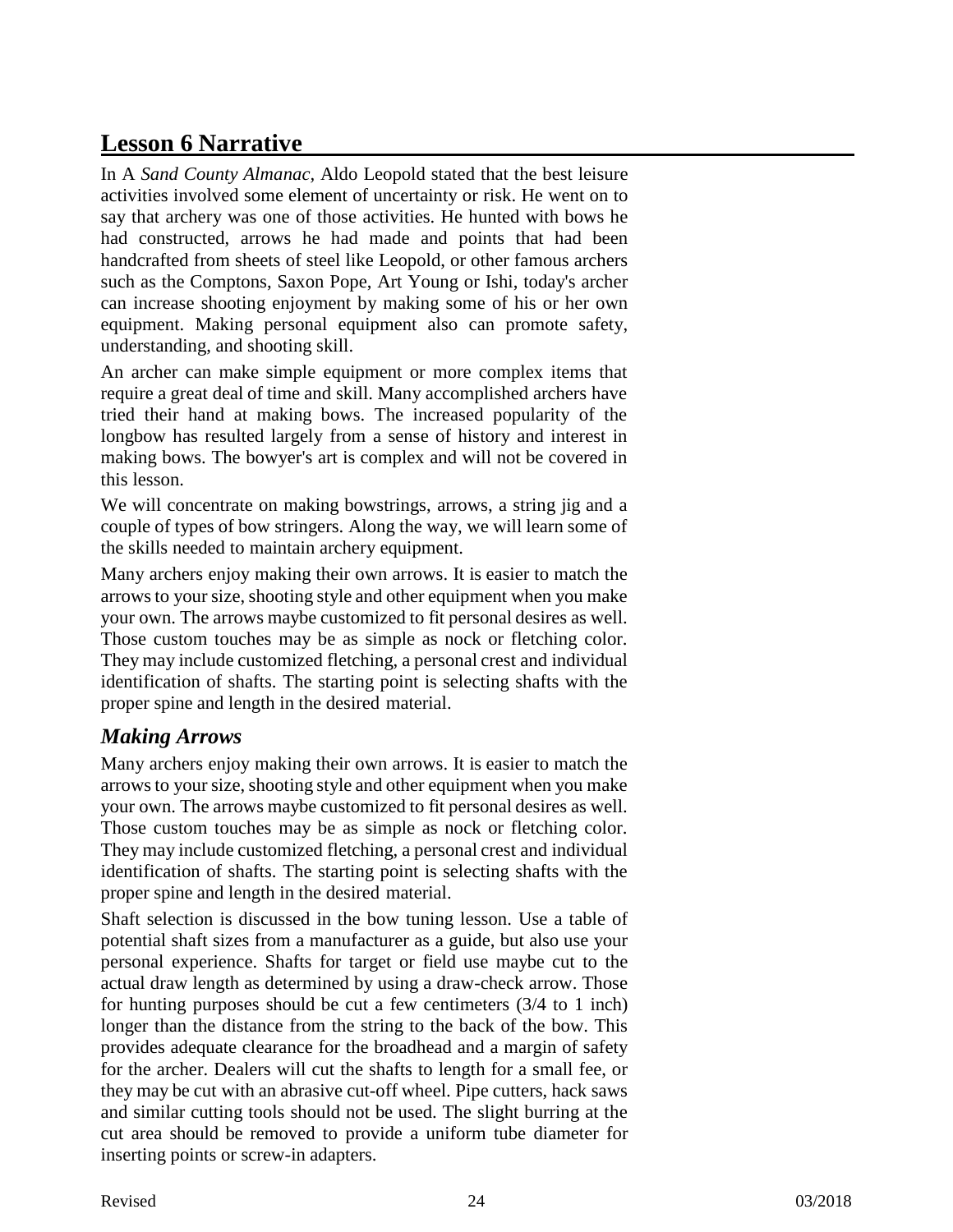After the shafts, have been cut to length and de-burred, the points or adapters can be inserted. On fiberglass arrows, the nock inserts can be installed at the same time. Most archers prefer to use an epoxy for fiberglass and similar types of arrows. Heat set or melt able adhesives are used for installing inserts on aluminum shafts. Wooden shafts need not be cut to length or tapered until they have been completed. If screwin adapters are used, a few precautions can increase your satisfaction with the installation. Place a small amount of petroleum jelly on the threads of a field point. Screw the point fully into the insert before it is installed. That keeps excess glue from getting into the threads and fouling the insert. Melt a small amount of glue on the insert. Twirl the insert to spread the glue evenly over its surface while pre-heating the end of the shaft. Insert the adapter with a twisting motion to spreadthe glue evenly. Hold it tightly in place for a few seconds to let the glue set. (Some people twirl the tip of the shaft under cool water to hurry the process.) Once the glue has set, the arrow can be spun on itstip to check for proper insert alignment. Ifnecessary, reheat and adjust the insert so the arrow spins without wobbling. Once the insert is aligned and the glue has set, the field point can be removed. The arrow is ready for the next step.

Before the shafts are used to construct arrows, they must be cleaned. Manufacturers make special solvents for preparing arrow shafts, but other solvents or home cleansing techniques can be used effectively. The shafts can be scrubbed with a cleanser, wiped clean with alcohol or cleaned with lacquer thinner or remover. Once they are clean and dry, they should not be touched with oily fingers. The bases of the fletching should also be cleaned with a thinner or alcohol to remove any remnants of the release agent from the molding process.

Once the shafts are cleaned, most arrow makers apply a thin coat of lacquer to the area where the cresting and fletching will be applied. Some adhesive manufacturers recommend their lacquers for providing a good base for the adhesive. The lacquer base tends to promote excellent bonding. Lacquer color is a matter of choice. Drawing a very light line around the shaft where the lacquer should stop is a good practice for consistent results. Lacquer is most easily and consistently applied by using dip tubes. Merely insert the shaft to the line, allow it to drain briefly, and hang it up to dry. The lacquers used for archery applications are tough and difficult to remove, so protect your work area. Adequate ventilation is also essential.

After the shafts dry completely, remove the lacquer from the nock area or remove any irregularities in the lacquer from that area. Place a drop of glue on the tapered portion of the shaft, and insert a nock with a slight downward twisting motion. The nock should fit tightly and evenly on the nock taper. Refer to the shaft maker's materials or another chart of nock sizes to select the proper nock for the shafts used. Care in applying the nocks will ensure the nock is properly aligned with the shaft.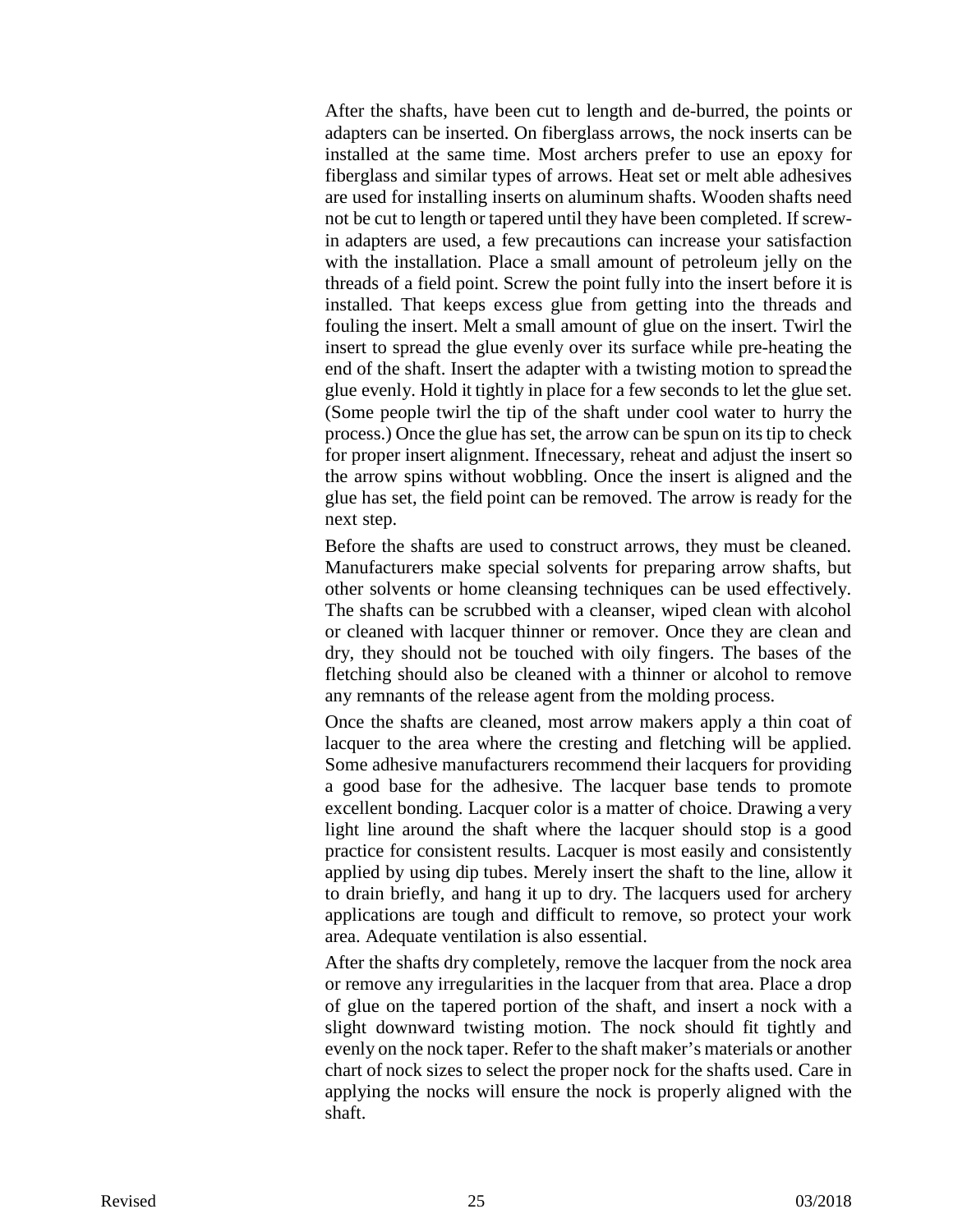The next step is to apply the fletching. Set up your fletching jig per the manufacturer's instructions. Select the fletching style you prefer. Set a shaft in the jig, being sure the nock engages properly in the nock receiver. Position a feather or vane as you want it on the shaft and mark the clamp where the end of the fletching crosses it. Apply an even bead of glue along the base of the fletching material and slip the clamp into the jig. Follow the manufacturer's advice on the length of time each vane or feather must remain in the clamp. Usually 3 to 4 minutes is adequate. Remove the clamp. Rotate the nock receiver to bring a new area of the shaft into position. Repeat the process until all the fletching has been applied. Finally, place a small drop of fletching cement on the leading and trailing edges of the base of each feather or vane.

If no cresting is desired, the arrow is complete. All you need to do is screw in a point of your choice and head for the range. If the arrow isto be crested, a few more minutes' work is required. The crest is your signature. Design one that is pleasing to you. Remember that light colors should be applied first. They are easily covered by darker ones. Use an assortment of brush sizes to get the effect you want. Having a junked shaft to use as a practice area is often very helpful, as is keeping your lacquer rather thin.

Congratulations! You have just finished your first set of arrows.

#### **Making a Bowstring**

There are many advantages to making your own bowstrings. You can easily adjust length, string weight and the thickness of the servings, making it easier to fine tune your equipment. Making a bowstring requires a few tools and materials: a string jig, a serving bobbin, nylon serving thread and monofilament for the center serving. The techniques are easily mastered and the process is relatively quick. Let's go through them one step at a time.

The first step is to establish the proper length for the string. If you have a string that has been working well on your bow, use it for a pattern. With Dacron strings, you may want to shorten the string stretching when the string is put on the bow. Mark the base of the string jig to indicate the ideal string length for your bow. That will make duplicate strings easy to produce later. Remove the old string from the jig and, following the directions on the string material, wrap the required number of strands around the ends of the jig. Leave a little extra material on both ends of the thread for knotting and finishing. Both of these should be on the same end of the string.

Pivot the end of the string jig on the end having the two tied-off strands. Following the directions with your serving bobbin, serve the middle portion of the end loop with nylon thread. Once that middle portion is served (the part that will become the end loop), rotate the end of the jig back into line. Adjust the string position slightly so that the serving thread will conceal the end of the other side of the serving and begin to form the loop. Either wind the loose ends of each strand around their side of the serving or wind the strands in a crisscross pattern over the area to be served. Serve the remainder of the end loop area (about 4 to 60 inches) and whip finish the serving thread.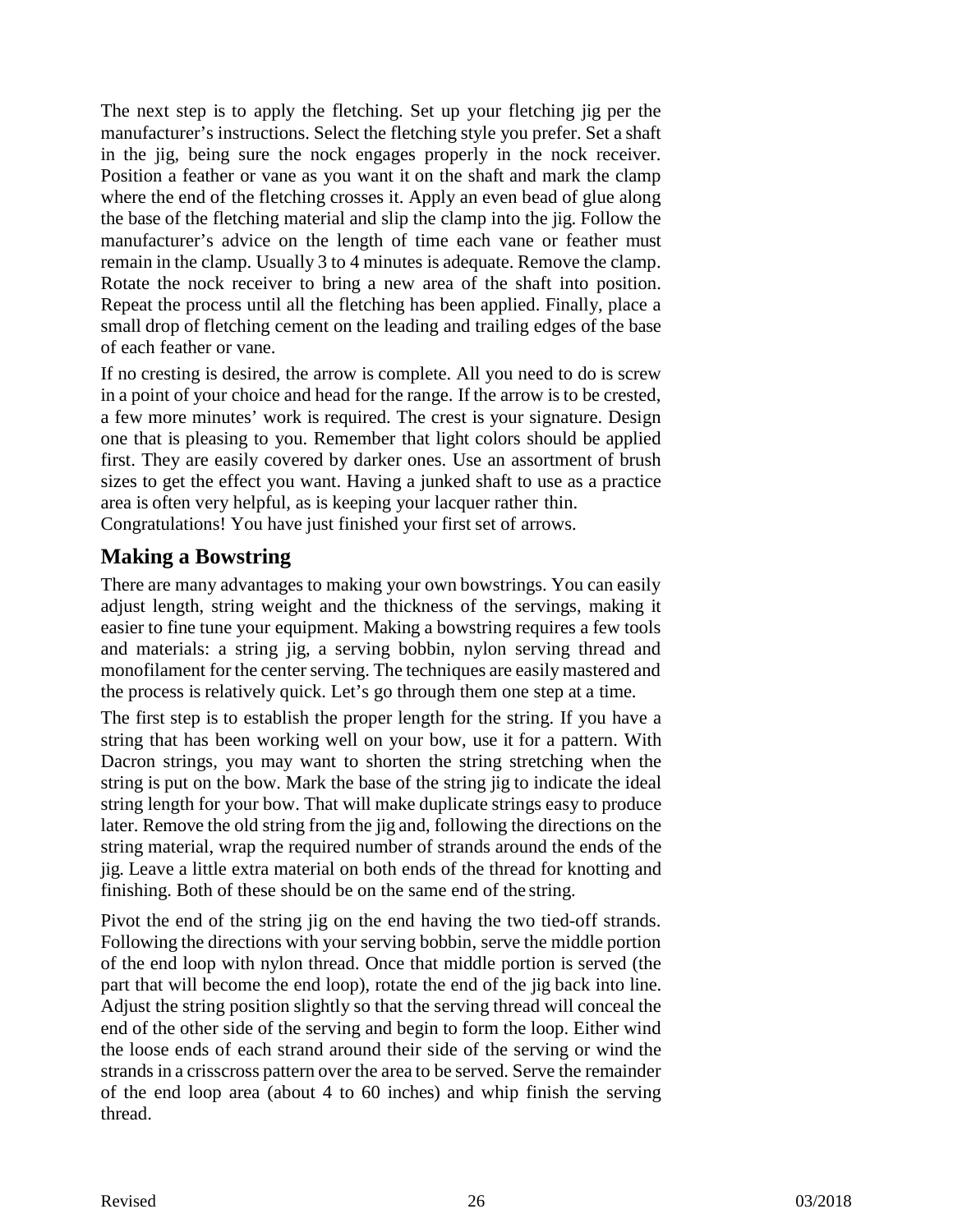While the string is in this position, mark the loop area on the other end of the string with wax pencil or chalk. *(Note:* some inks damage some types of string materials.) Once the loop area is marked, rotate that end of the string jig, serve the loop and finish off the other end of the string as before.

At this point, many archers like to "set" the string. Place the string on the bow, wax it completely and rub it vigorously with a small patch of leather. This process conditions the string and settles the strands into place. Many manufacturers recommend that the string be twisted slightly in the same direction that the individual strands are twisted to increase its strength. Note that all servings should be made in that same direction.

Once you have established the proper length for the string, mark the top and bottom of the center serving with chalk. Generally, the top of the center serving should be about 2 to 3 inches above the arrow rest. The bottom should be about 5 to 6 inches below it. The main functions of the center serving are to protect the string from abrasion, to provide a smooth area aiding release and to provide a snug fit for the nock. Feel free to build yours to fit your shooting style.

On recurve bows the center serving can be applied while the string is on the bow. The cables of compounds complicate the matter a bit. In either case**,** the string could be removed from the bow and replaced on the jig for serving the center. Although nylon can be used in the center of the string, most archers prefer to use a monofilament center serving. Mono comes in several diameters and colors. Select a combination that is pleasing to the eye and one that fits your nocks snugly. Starting at the top mark on the string, insert the monofilament through the string and leave several inches of the free end protruding through the string. Hold that free end along the string and wind start of the serving over it. Continue winding in the same direction as the twist in the string (and the same direction in which the string will roll on release) until most of the area to be served is covered. As you near the end of serving, insert a loop of monofilament (loop side toward the unfinished end of the serving) and continue to wind at least 12 to 15 additional turns of serving material. Keeping the serving tight, snip off the monofilament and insert the loose end through the loop. Pull the loop through, drawing the free end under the wrapped monofilament; and pull it up tight. Trim the end and apply a drop of fletching cement.

To have the string function properly, it must have a nocking point indicator of some type. Some archers wrap one of dental floss or a similar material. Others use metal/plastic nock sets. Place the string on the bow and position the nocking point as desired. If you have found the best location for your bow's tuning, simply repeat the placement (you should have that noted or marked on your bow square). If not, try various locations until the bow istuned properly. Hunters and target archers alike should have extra, pre- stretched, conditioned, and tested strings with nock sets available in their field gear.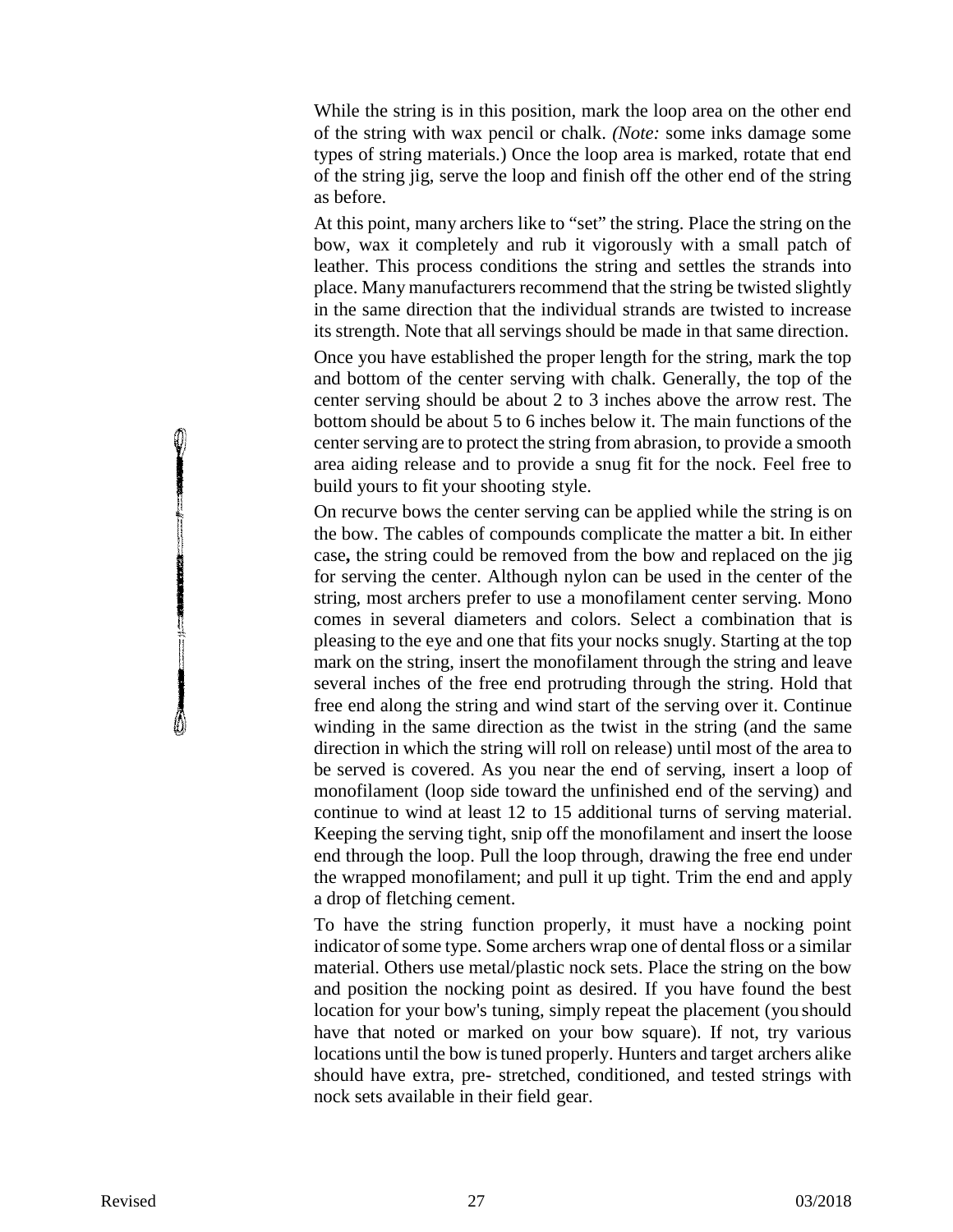#### **Making Tree Climbing Blocks**

While the target archer may not appreciate climbing blocks, the tree stand hunter will find them very helpful. Ethical hunters avoid damaging trees by using non-invasive ways of climbing trees. The climbing block is an excellent way to do that, and can be made from scraps of 2 x 4 construction lumber. Each block should be about 5 to 5 1/2 inches long and cut square on both ends. Approximately 1 3/4 inches from one end of the block, drill a centered 1/2-inch hole through the 2-inch side of the block. Rasp or sand off all eight comers of each block slightly. At this point, you may want to paint the blocks with a dark paint or camouflage paint to preserve and conceal them. Using 400 to 600-pound test nylon or Dacron rope that has been dyed a dark color, pass one end through the hole, around the wide side of the block and back through the hole again. Make a small loop close to the edge of the block using a bowline knot. Cut the opposite end of the rope to a length suitable for the trees you are likely to be climbing. I usually make mine about 15 to 20 feet long. About 6 to 10 of these blocks will get the hunting archer into most tree stands.

The climbing blocks are used by wrapping the rope around the tree at the desired location, passing the end of the rope through the bowline loop and cinching it down as tightly as possible. The line is then passed back around the tree and cinched under the block (called **frapping**) with a couple of turns of rope before passing back around in the opposite direction and repeating the process. Once the block has been frapped in place, the remainder of the rope can be tucked under the block to keep it from blowing in the wind. The block will shift when weight is first applied to it, but after that it should remain stable.

#### **Making a Hauling Line**

Any archer that hunts from a tree stand should wear a safety belt or safety line every time they enter a tree stand. Safety belts can be purchased at modest cost, but you can also make one from a heavy piece of braided Dacron rope. A length of rope about 4.5 to 7.5meters (15 to 25 feet) in length is adequate for most areas. The ends shouldbe sealed with a flame. Take care not to start a fire or get burned on the molten polymer.

The safety line attaches the archer to the tree to prevent dangerous falls. Start by tying a bowline snugly around your upper body. Keep the rope high on the chest. Turn to face the tree while standing at about the distance you want as your limit. Attach the line chest height or higher on the tree. Another bowline is adequate, but any strong and easily untied knot (a clove hitch for example) will do. Rotate the knot to the center of your back. Test the arrangement to see if you have enough room to shoot before hauling your equipment into the tree stand. A secure safety line can improve your shooting if it is used as a support when shooting from a tree stand.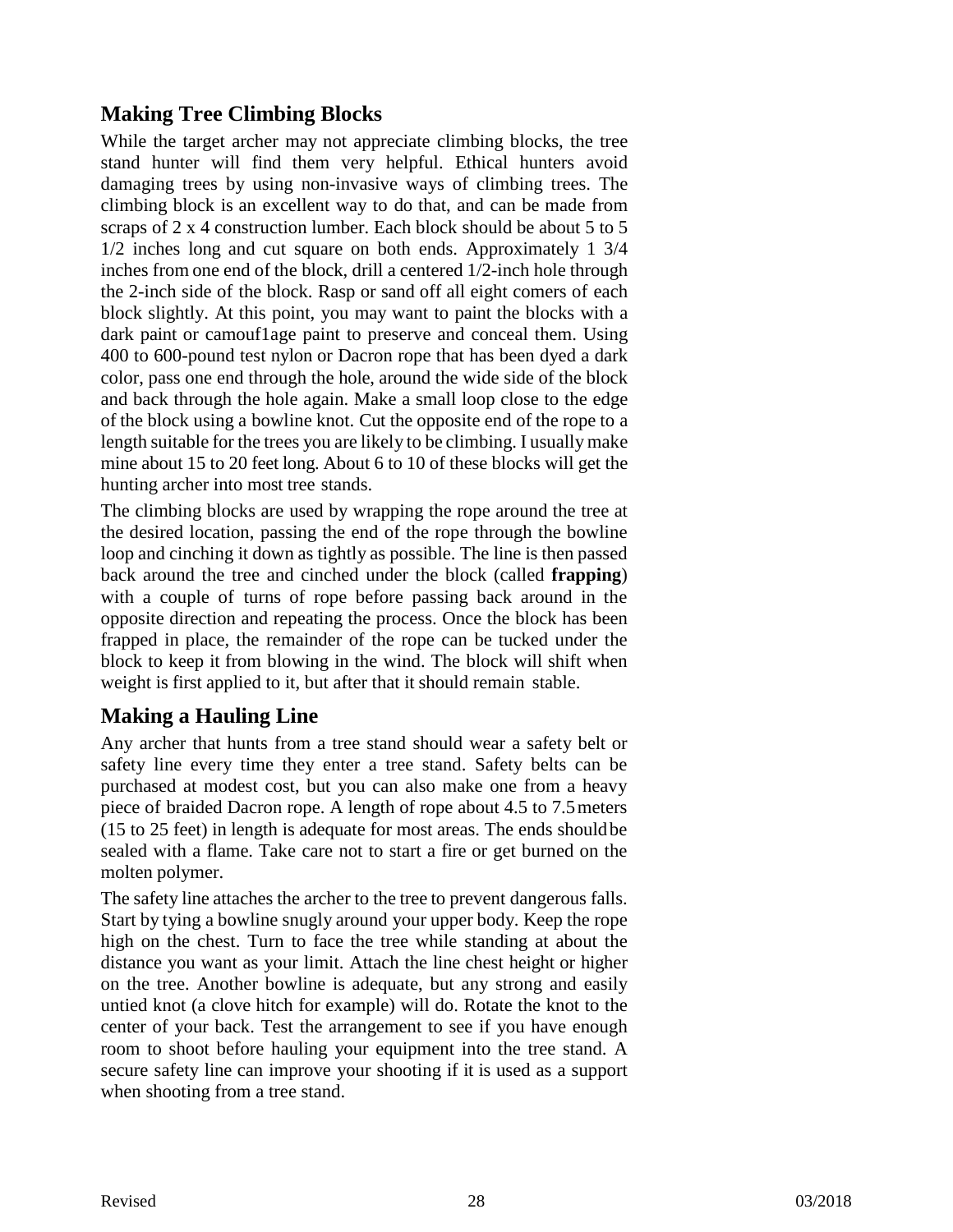#### **Other Things You Can Make**

Archers can find plenty of things to make for themselves, and all of them can add to your enjoyment of the sport. Some of them, like the climbing blocks or hauling line can be made quickly and simply. Some, like arrows or bowstrings, take a little more time and planning. Lotsof others are complicated projects that may take many hours of work to complete. Examples include items like tree stands, bow presses, string jigs, cresting lathes or bow cases. Let your skills and your imagination be your guide, and try your hand at making your own archery equipment.

#### **Summary Activities**

- 1. Have each participant complete a selected project from the lesson. Select one that will be useful to nearly all the archers, like a hauling line or a shooting safety line for bow hunters.
- 2. Have each participant make at least one arrow simultaneously with the entire group.
- 3. Have each person participate in making one or more bowstrings. Demonstrate the proper technique first, then let the participants try their hand at applying the servings.

#### **Exhibit and Sharing Ideas**

Nearly any item that is personally constructed by the archer could be displayed as an exhibit in shows or fairs. In addition, some of the items would make excellent demonstration topics or be potential activities for a workshop conducted by young people. Some of the more complex items could be used as projects for science fairs. A few of these functional items may even become fund-raising projects. Opportunities for active and continuing demonstrations at sportsmen's field days, shoots, bowhunter education programs or National Hunting and Fishing Day exhibitions are also abundant. Let your imagination be your guide

#### **Links to Other 4-H Programs**

The relationship to woodworking, wood science or other mechanical sciences and engineering projects is obvious. Wildlife links are also clear and abundant. Heritage projects, outdoor skills, forestry and photography also have direct connections to some of the items being constructed or their use. Many of these items present an opportunityto explore science and technology as well. Let your imagination be your guide and stay alert for areas of interest shown by the young people in your group.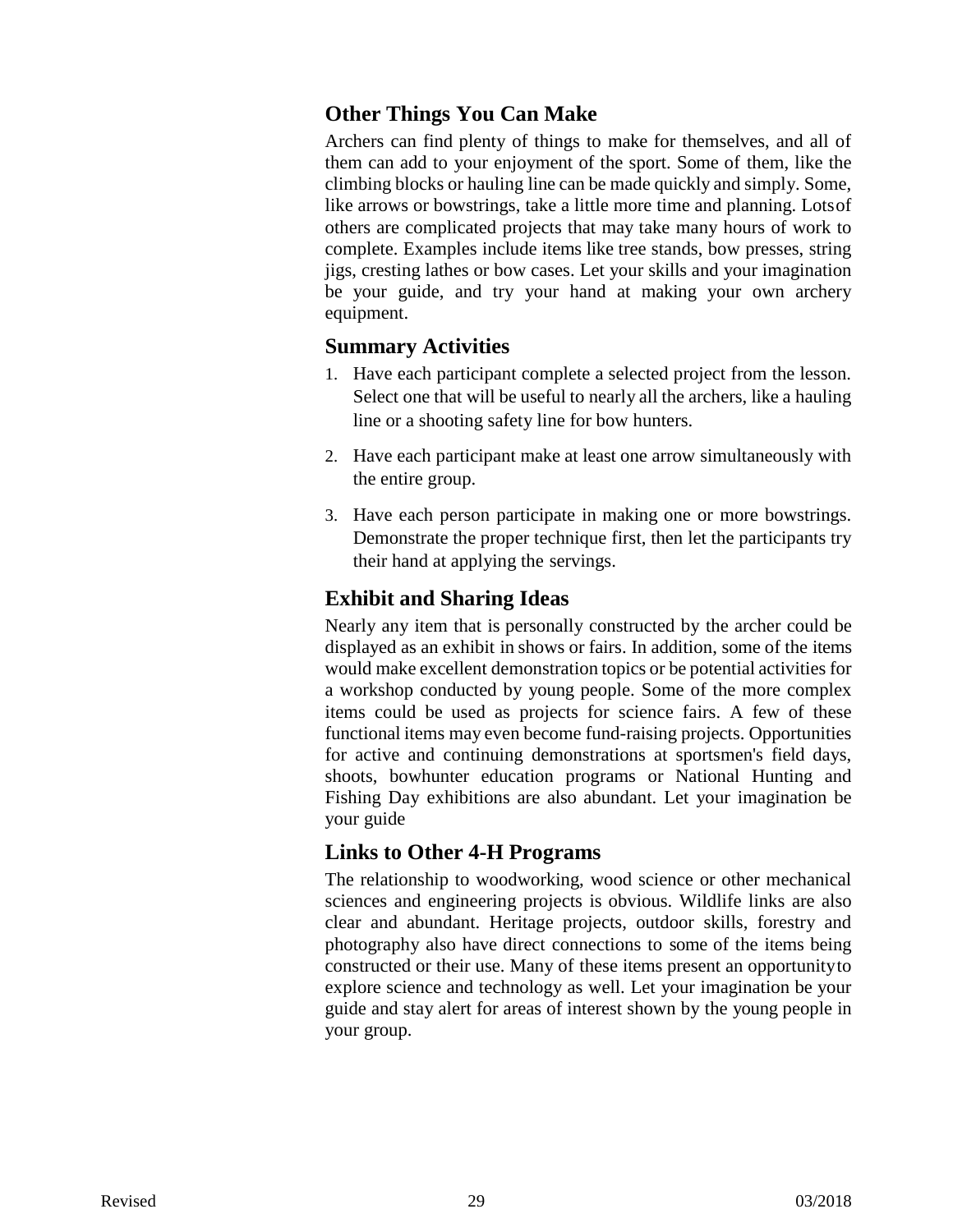# **Lesson 7 Narrative**

Archery equipment must be properly tuned if an archer is to enjoy accurate, successful, and safe shooting. Tuning involves balancing the bow with the other equipment used, adjusting the bow for optimum performance and adapting the equipment to the archer's shooting style. The fundamentals of proper shooting form must have been mastered to a reasonable degree, with the archer capable of shooting group successfully. Tuning involves factors of both the arrow (material, thickness, diameter, weight, length and attachments) and the bow (nocking point location, plate or plunger adjustment and arrow rest performance).

#### *Arrow Selection*

Typically, tuning starts with selection of arrows. Arrows should be matched to the bow carefully, and to each other. High quality arrows are extremely consistent from shaft to shaft and are straight. Spine or stiffness of the arrow is the most vital factor in good performance. Spine is a dynamic and complex feature of arrow behavior. It involves the type of arrow material, shaft length, shaft diameter, wall thickness, structure and mass of the arrow and its attachments. The weight and structure of the arrowhead, the type of insert and the style and amount of fletching influence the spine to some degree.

The archer's paradox is that an arrow must flex to fly straight. The amount of flexing is critical to good arrow flight. Longer arrows of the same construction and size are "softer" than shorter ones, so arrow length influences stiffness. Target archers usually cut their shafts to their true draw length. Bowhunters usually cut the shafts 2 or 3 centimeters  $(34 \text{ to } 1\frac{1}{4} \text{ inch})$  longer than the true draw length to keep the broadhead away from the back of the bow and their hand. Running a simple test or consulting a spine chart will confirm the relationship between length and stiffness.

Arrow weight, and therefore speed and momentum, are influenced by shaft length, too. The longer arrow has greater mass and inertia. Although it may have somewhat greater momentum, it is more difficult to propel at the same speed or velocity as a lighter shaft. Overdraws permit use of shorter, lighter, thinner shafts, achieving higher velocity while maintaining adequate spine for good performance in heavy bows. Shooting style, arrowhead mass and other factors can also be important. The archer must determine the best combination for his or her shooting style and equipment.

Shooting form, bow tuning (set-up) and arrow spine deviations can cause impact changes. Arrows that consistently hit on the bow-hand side may be too stiff if the other factors have been checked. Those that strike to the string-hand side are likely to be too soft, or the head istoo heavy for the arrow spine. Bowhunters should be particularlycautious, since performance with heavy broadheads may be quite different from that seen with field points used in practice.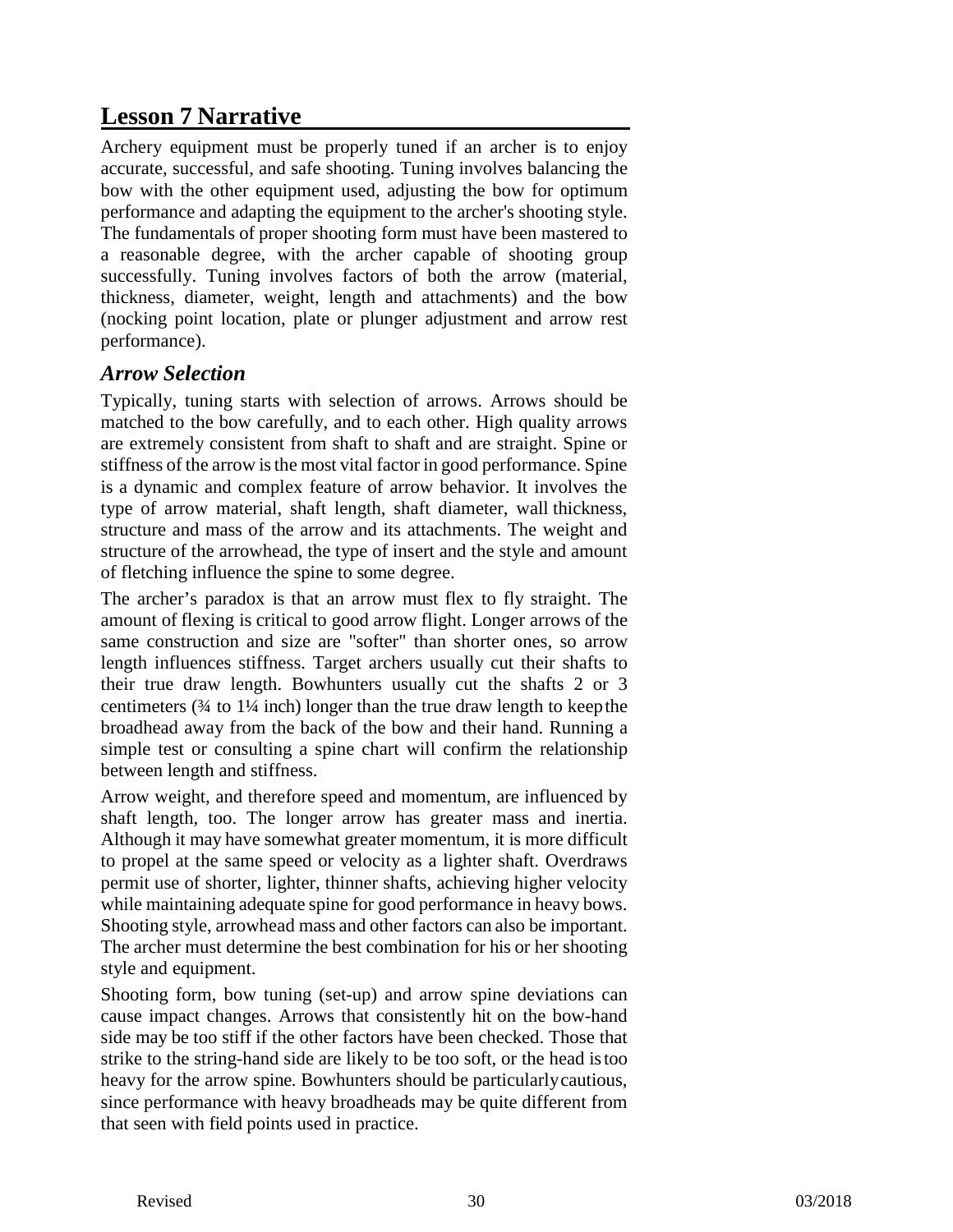#### **Fletching**



**Fletching** helps control the arrow in flight. The drag and spin provide stability to the shaft, although a properly tuned bow, should shoot bare shafts equally well at short ranges. The two primary fletching materials used today are feathers (primarily domestic turkey feathers) and plastic vanes. The former is cut to length and burned to shape. The latter come in hard and soft materials, a variety of styles and thicknesses and a precut or cast shape. In general, feathers offer more control. Archers speak of them as being "more forgiving of minor form faults. At the same time, feathers are much more affected by weather and susceptible to wear. Vanes are more "slippery" in the air. They may increase arrow speed slightly, but at the cost of being less forgiving of shooting form faults. They are also much more resistant to weather changes.

The amount of fletching required depends on use of the arrow. Normally flight arrows have the smallest amount of fletching. Target arrows are next. Hunting arrows usually have very large areas of fletching to guide the heavy arrows under uncertain conditions. Target archers may be satisfied with three 2- to 3-inch vanes; or they may opt for more flight stability with "spin wings,' a thin, curled type of vane. Hunting archer or field archers usually use four 4-inch vanes or three 5-inch ones to adequately control the heavy arrows in heavy bows.

Fletching may be applied in line with the shaft {straight fletch), slightly offset or in a spiral {helical fletch). These styles are listed in decreasing order of speed and increasing order of control or stability. Selection of a fletching style involves trade-offs between speed and control. Usually the choice in style reflects personal experience and preference.

Some archers use strips of brightly dyed rabbit fur at the back of their fletching to increase their ability to follow the arrow. Others useeither spirally wound feathers or six full-1ength feathers to control the cast of the arrow. These **flu-flu arrows** are used in shooting at flying targets or small game and game birds.

#### **Point Selection**

Arrowheads come in a wide array of types and styles. Target points are no longer limited to the traditional short, sharply pointed cone. **Bu1letshaped points** are now preferred by many archers because they tend to be deflected less when they strike another arrow in a tight group. Each archer should try these styles of points to see which one they prefer personally. Traditional **field points** now have shorter or longer tips, and may even resemble an elongated bullet point. As with the target points, the archer should examine and experiment to find the ones that perform optimally for them. **Broadheads** come in so many styles and types that they can be confusing. NO hunting broadhead should be barbed. Broadheads should meet these four criteria: razor sharp, tough enough to withstand impact with bone or the ground, large enough to be legal and make an adequate wound channel, and true and consistent in flight.

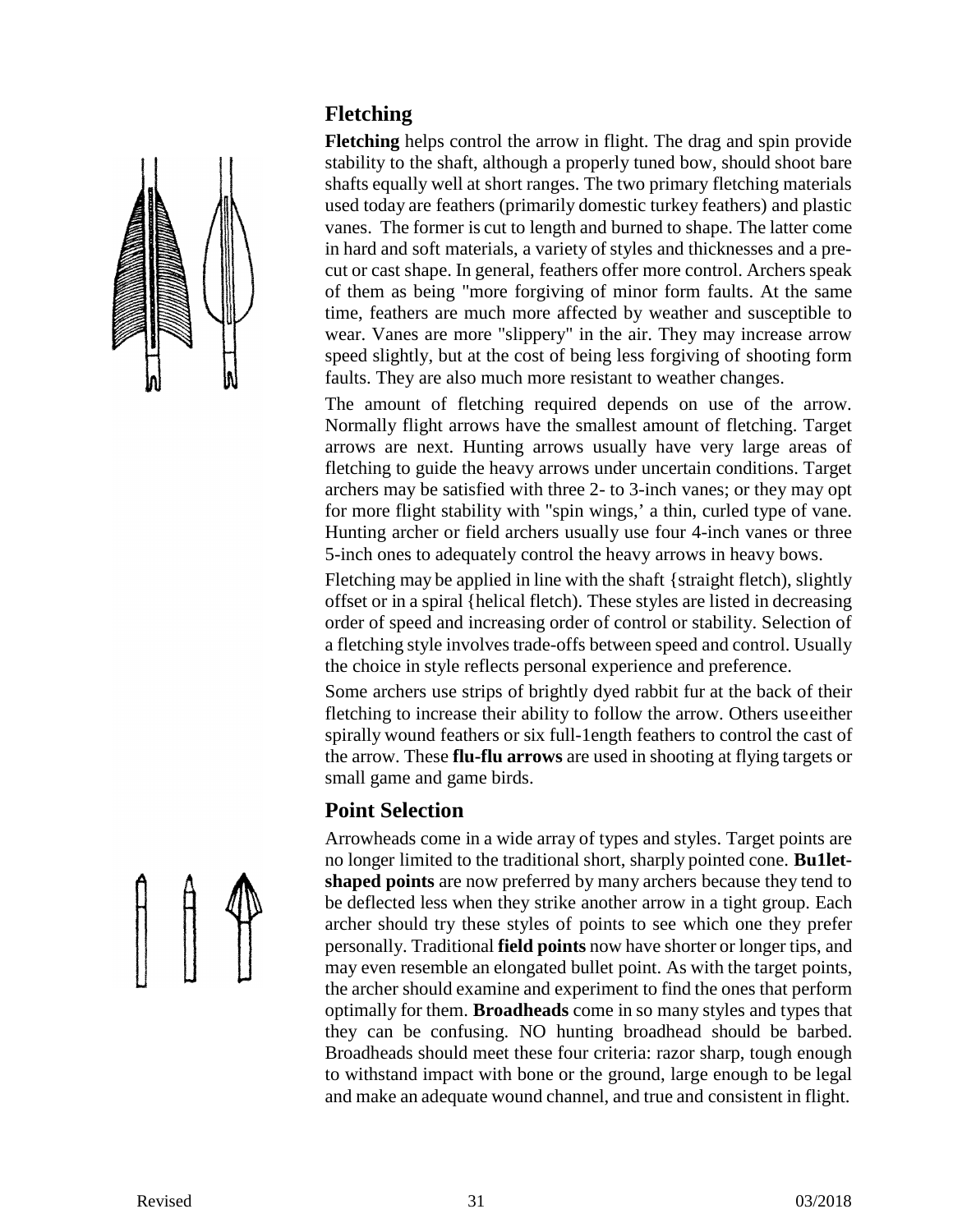Archers will find uses for other types of heads as well. **Judo heads** or those of similar design are outstanding for roving. **Blunts** are used for small game. **Snaro heads** may be used for flying game. Look at an archery catalog and see which types you might want to try. Remember, size and mass of the head will affect arrow performance tuning considerations. While the target archer may want to tune specifically for target shooting, the bowhunter may want to tune for the broadhead of choice, selecting practice points that mimic their broadhead' s performance.

#### *Tuning Your Bow*

Three major factors need to be considered when tuning bows for optimal performance. These factors are vertical stability (porpoising or planing), horizontal stability (fishtailing) and clearance. In general, it is wise to tune the bow in the order stated

**Porpoising** may be caused by shooting faults as well as by improper location of a nocking point. An arrow that oscillates up and down in flight shows porpoising. Bowhunters may refer to the same situation as "planing." Moving the nocking point up or down slightly will usually correct the situation. As a starting point, locate the nocking point about 9 millimeters (3/8 inch) above true perpendicular. Using a target at relatively close range (about 15 meters or 15 yards), shoot three bare shafts and three fletched ones using the same aiming point. If all six arrows are in the same group, the nocking point is correctly situated. If the two groups are not together, move the nocking point slightly in the direction of the bare shafts and repeat the test. Once you have located the nocking point indicator properly, note it in your journal and mark your bow square as a reference for later use.

**Fishtailing** is a lateral (side to side) oscillation in arrow flight. It may be caused by shooting form faults, as well as improper tuning. Tuning to eliminate fishtailing involves adjusting either the tension on a cushion plunger or the amount of "center shot" on the bow. Initially, the string and arrow should bisect the limbs on a recurve bow and be approximately 3 to 4 millimeters (1/8 to 3/16 inch) into the sight window on a compound bow. Using the same bare-shaft technique outline above and following the instructions with your cushion plunger if one is installed) or your bow manufacturer, adjust the arrows for straight flight. If the bare shafts are to the bow-hand side of the fletched ones, decrease the tension on the cushion plunger or move the side plate closer to the bow. If the bare shafts are to the string-hand side of the fletched ones, increase the tension or move the side plate out from the bow. If major adjustments are necessary, it may indicate that the arrows are improperly spined for the bow. Arrows are too stiff will impact to the bow-hand sided. Those that are too soft will impact to the string-hand side. In general, if you can adjust the two groups to within approximately 10 centimeters (4 inches) of each other at 12.5 meters (15 yards) then spine is within acceptable limits for good arrow flight.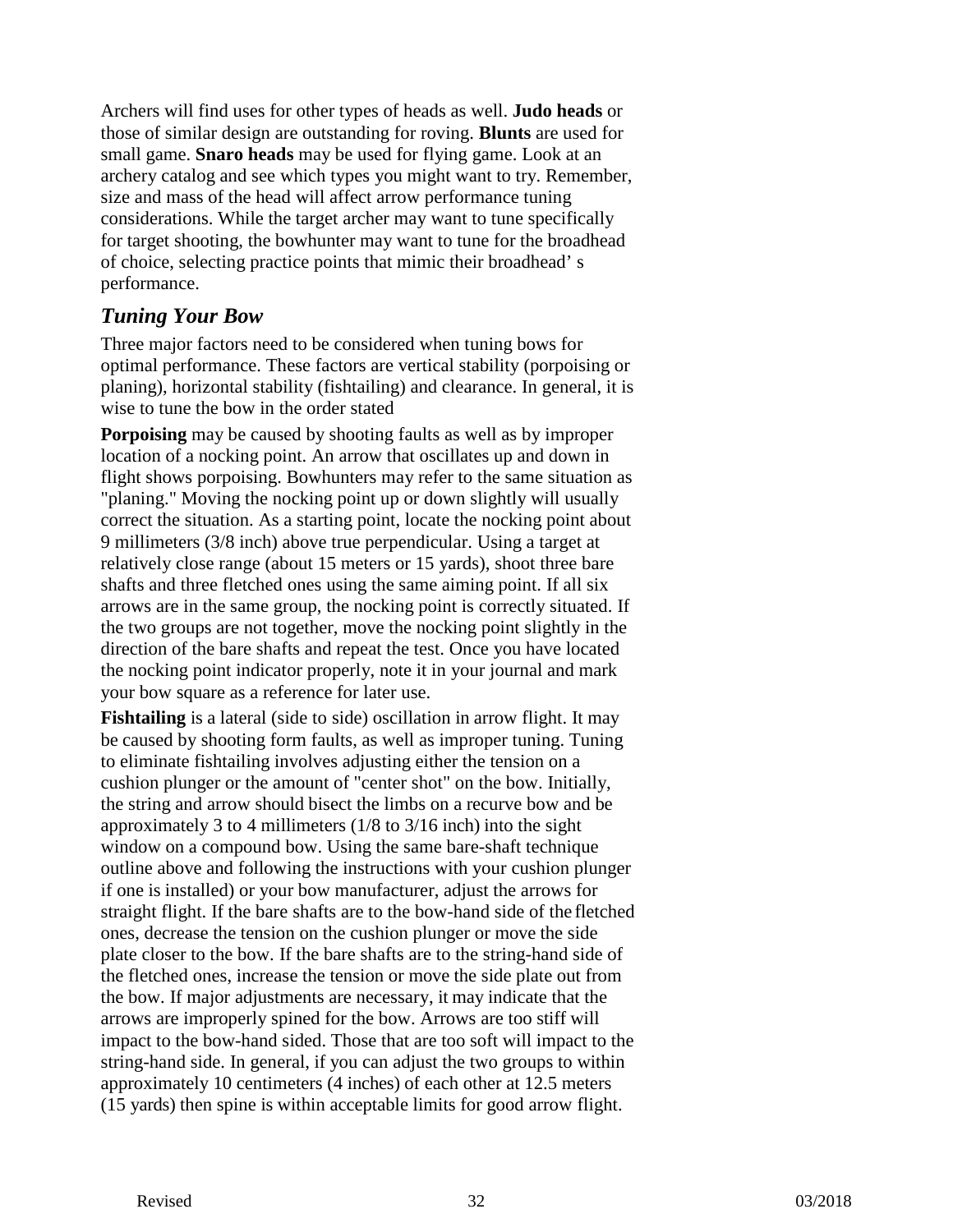Clearance adjustment is designed to eliminate contact between the arrow and the bow during a shot. Power applied to the fletched end of the arrow and the area on either side of the arrow rest can leave tracks of any impact. If moving the pressure point in or out slightly does not correct the problem, a change in spine may be needed. If the nock end hits the riser beyond the arrow rest, increase the spine or the length of the pressure point. If the shaft is hitting the riser on the inside of the arrow rest, it may be too stiff for the bow set up. Any time a clearance adjustment is made, adjustment for horizontal stability or fishtailing should be rechecked.

Basic bow tuning is a complex process, but one that can be mastered using a step-by-step procedure. First, you need to determine your draw length and the appropriate shaft size at that length. Next, select a fletching style and amount that fit your needs. Third, the bow should be tuned for vertical stability by adjusting the nocking point. Next, tune for horizontal stability. Then, check the set up for clearance. After these factors have been set, a final check of all equipment should be made. The rest is up to you.

#### **Summary Activities**

- 1. Have each archer tune his or her bow in a clinic setting.
- 2. Have assistants or archers fire groups and let the participants analyze what tuning considerations should be made. If possible, include some form or dominant eye faults to challenge them.

#### **Exhibit or Sharing Ideas**

- 1. Illustrate tuning problems and correction with a series of targets or illustrations.
- 2. Give a demonstration on tuning a bow for performance.
- 3. Examine the physics of arrow performance and discussthe importance of tuning to achieve optimum performance.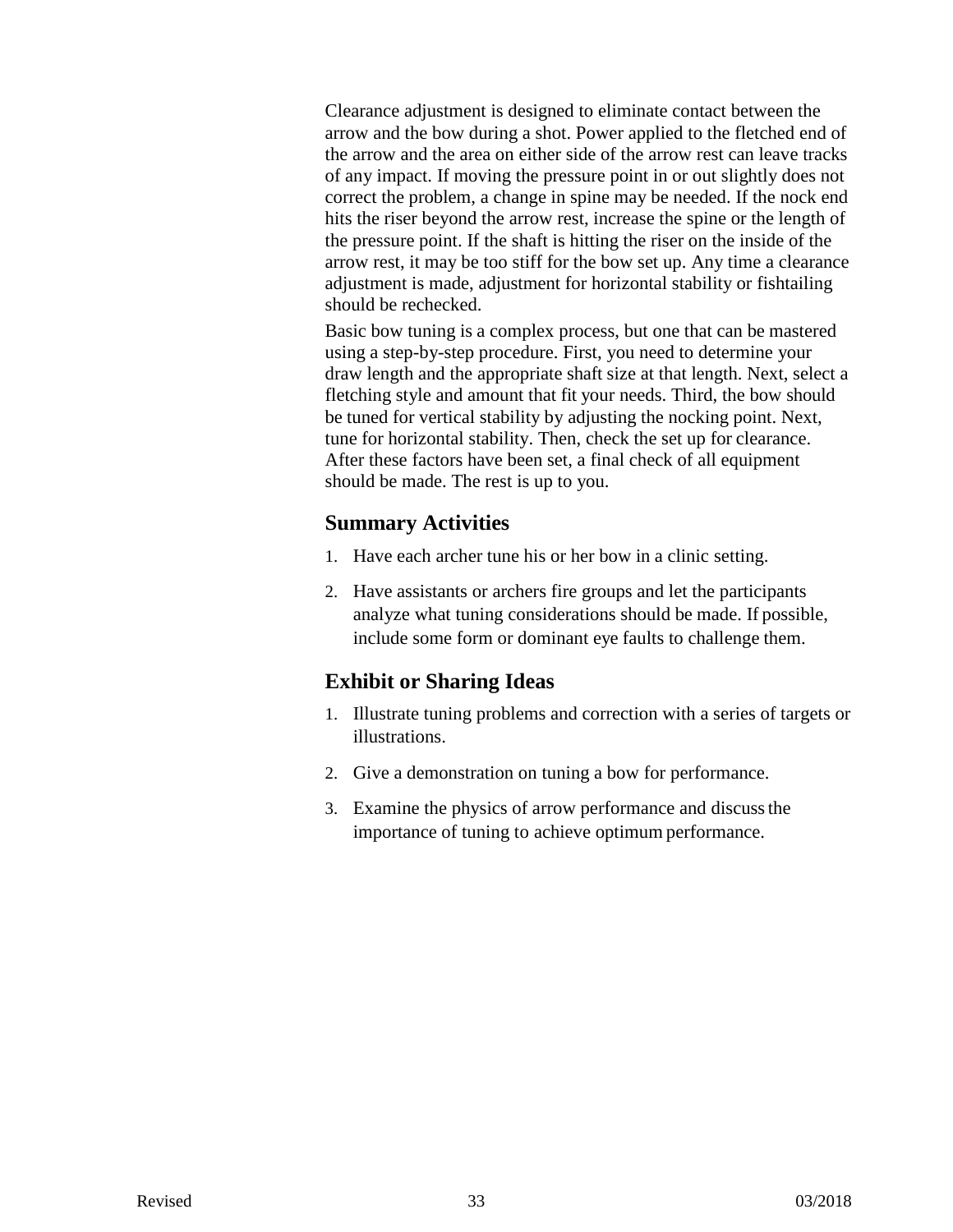# **Lesson 8 Narrative**

Archery includes many different games, both formal and informa1. International competitive shooting, including the Olympic Games, is governed by **FITA**, the Federation Internationale de Tir a l'Arc. The governing body for FITA-style shooting in the United States is USA Archery. These organizations govern archery shooting based on large, round, multi-colored targets shot at known distances over level ground.

Most other forms of target shooting with archery equipment take place under the governance of the National Field Archery Association. **NFAA** shooting varies more than **USAA** shooting, and includes activities for bow hunters. Several other organizations also sponsor specific formal competitive events for archers.

International shooting and American competitions in that style are relatively long-range games. These events are the equivalent of highpower rifle competitions, using open ranges and relatively large, multi-colored targets. Men, women, and young people of different ages use different courses of fire. Cadets, kids under 12 years old, shoot at targets from 15 to 4 meters, while men over the age of 18 shoot at ranges from 30 to 90) meters. Targets for these events are either 80 centimeters (shorter ranges) or 122 centimeters (longer ranges) in diameter. The inner, gold-scoring area is worth 10 points and the outermost white scoring area is worth 1 point. International archers must use conventional tackle (compound bows are not permitted), but most American shoots allow them. Nearly all archers use sights, stabilizers and similar equipment; but release aids and several other devices commonly seen in other types of competitions may not be used.

Field archery is more complex. Both indoor and outdoor shoots are governed by NFAA, which uses smaller targets with a different scoring system at shorter ranges. Field courses are usually set up with a variety of terrain, target sizes, shooting angles and target types. Archers may cover a course of 14 to 28 targets in each round of shooting. Animal targets are used in some types of shoots. Usually round targets are black and white or blue and white with three scoring rings (scored 5, 4, 3 from the center out). Archers are usually classed by both age and the type of shooting equipment used, from bare bow to unlimited. Compound bows dominate the field, even though all types of equipment can be seen.

In addition to these formalized types of shooting, archers may enter other types of formal or informal shooting games. They can play golf, often using different types of arrows for different types of shots. They can shoot at huge, 48-foot horizontal targets at long range in the game of **clout shooting.** They can try their hand at **wing shooting** using hand-thrown bow birds or even mechanically launched disc targets. Some archers rove the woods and fields shooting at safe targets, like clumps of grass, leaves or small rotten stumps.